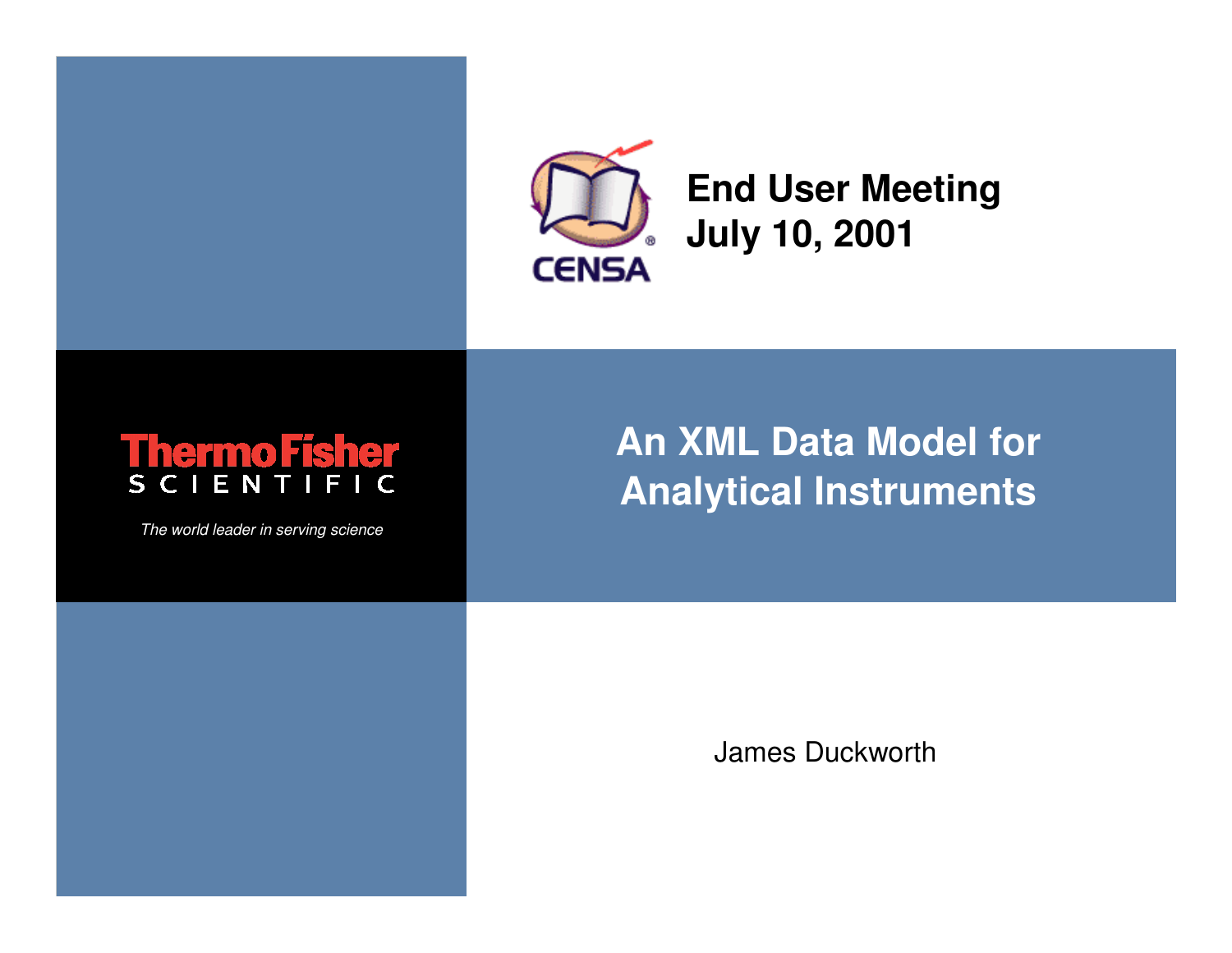#### Analytical Data: A Tower of Babel



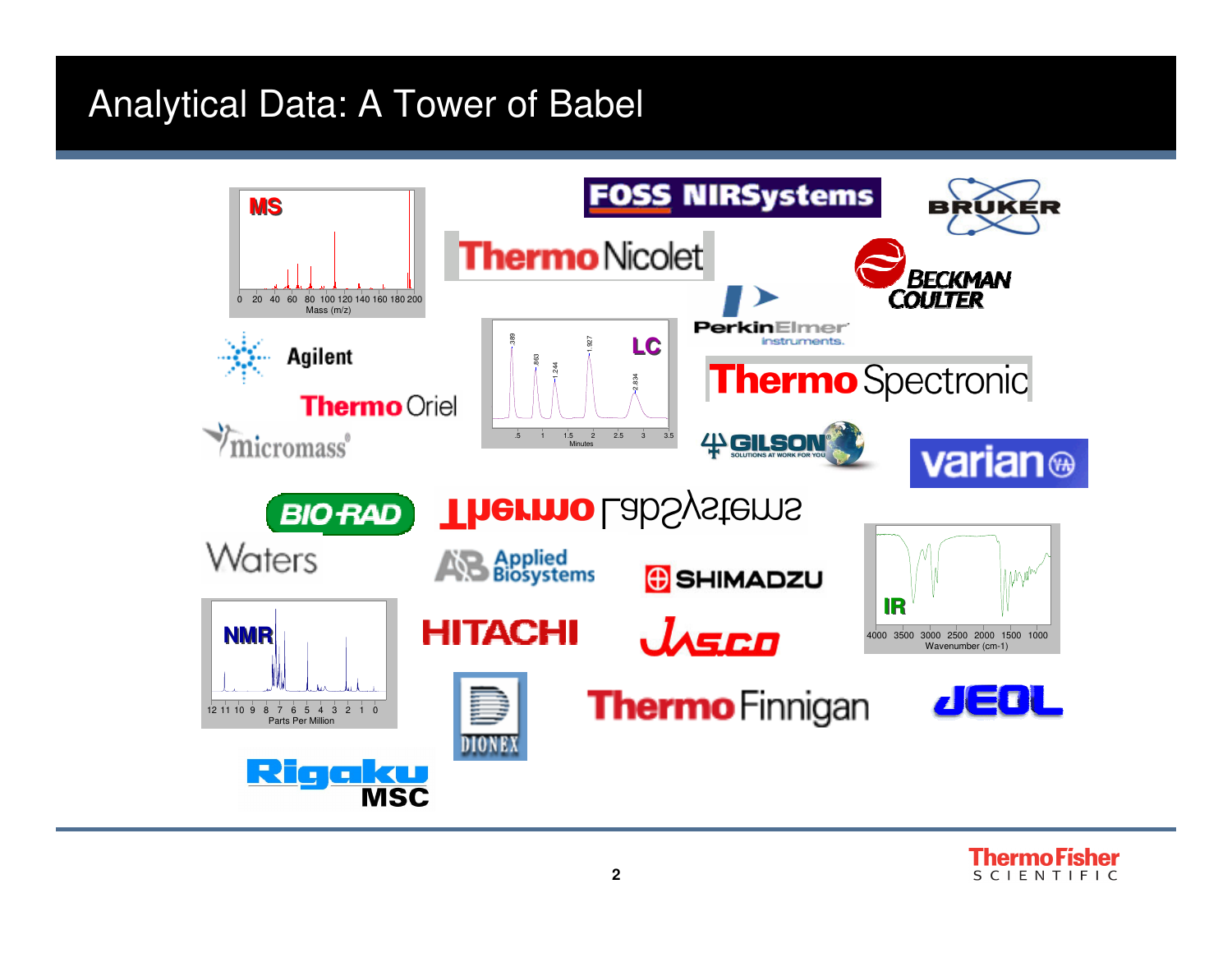#### Proprietary Analytical Data Formats

- Labs are heterogeneous mix of instrumentation and vendors
- **Relevant data is not always stored in one file**
- Data retention periods often longer than instrument and data system lifetimes
- Potentially requires keeping outdated software operational for a long time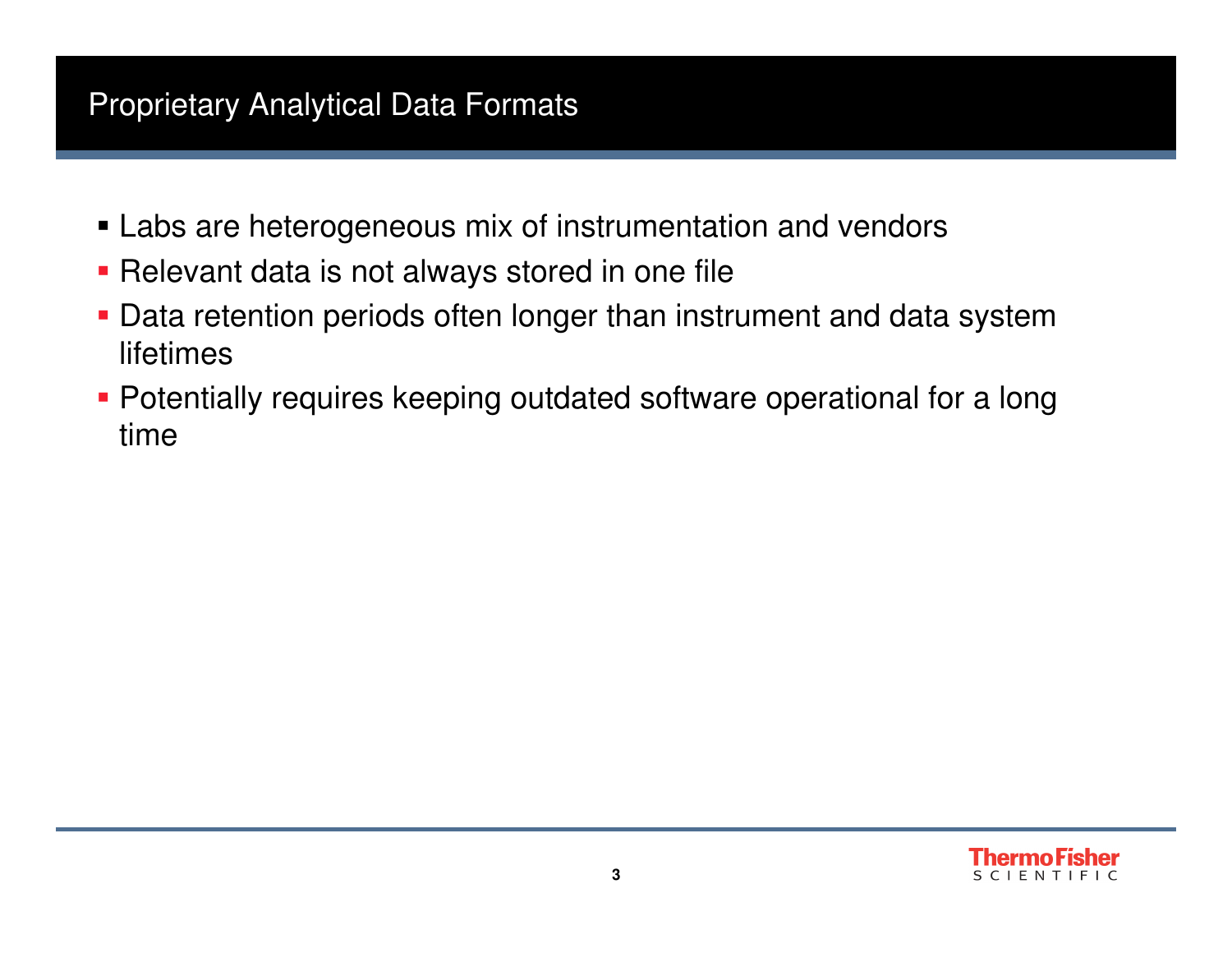### Data Representations



#### **Increasing Information Content**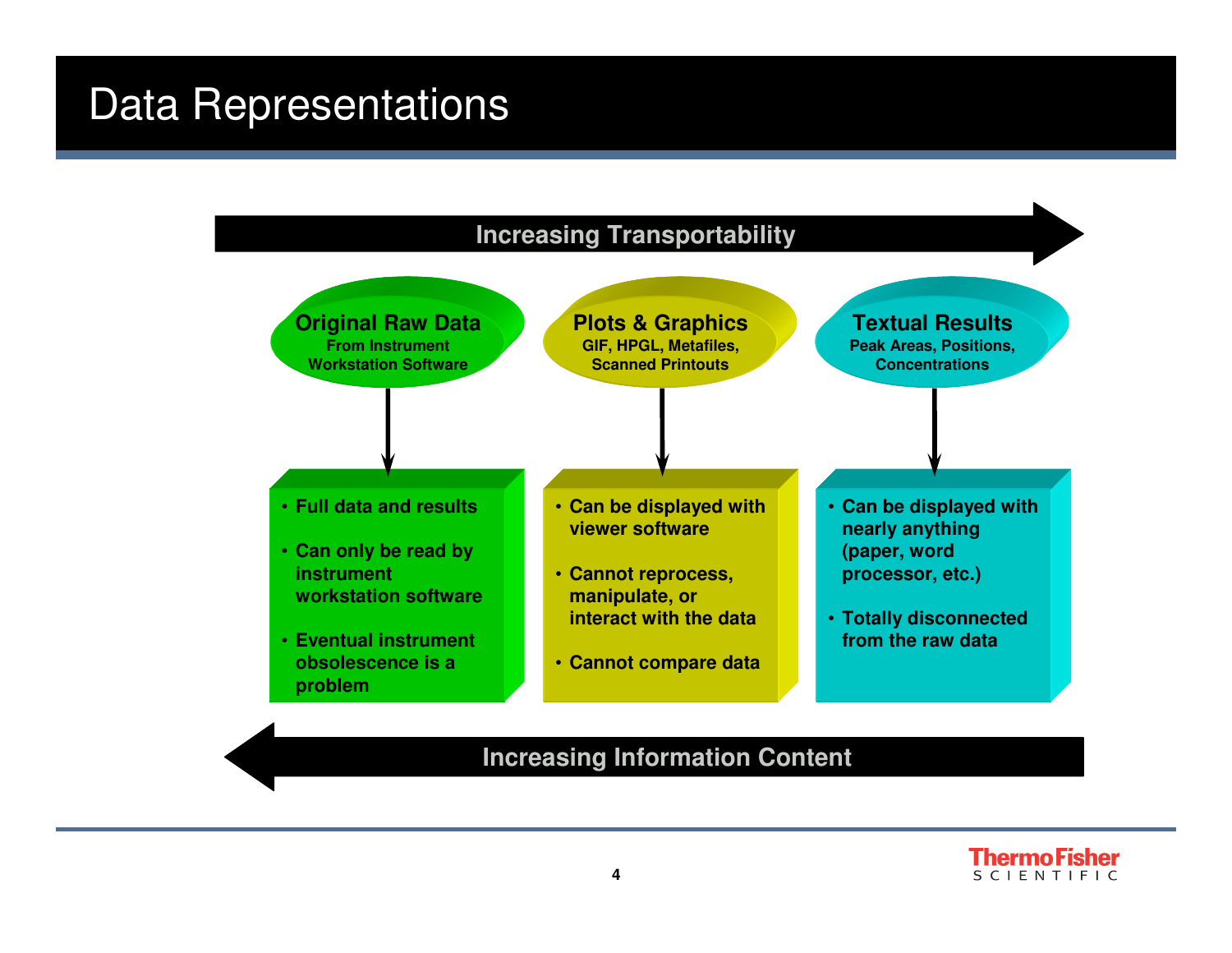"The agency agrees that providing exact copies of electronic records in the strictest meaning of the word ''true'' may not always be feasible. The agency nonetheless believes it is vital that copies of electronic records provided to FDA be accurate and complete. Accordingly, in § 11.10(b), ''true'' has been replaced with ''accurate and complete.'' The agency expects that this revision should obviate the potential problems noted in the comments. The revision should also reduce the costs of providing copies by making clear that firms need not maintain obsolete equipment in order to make copies that are ''true'' with respect to format and computer system."

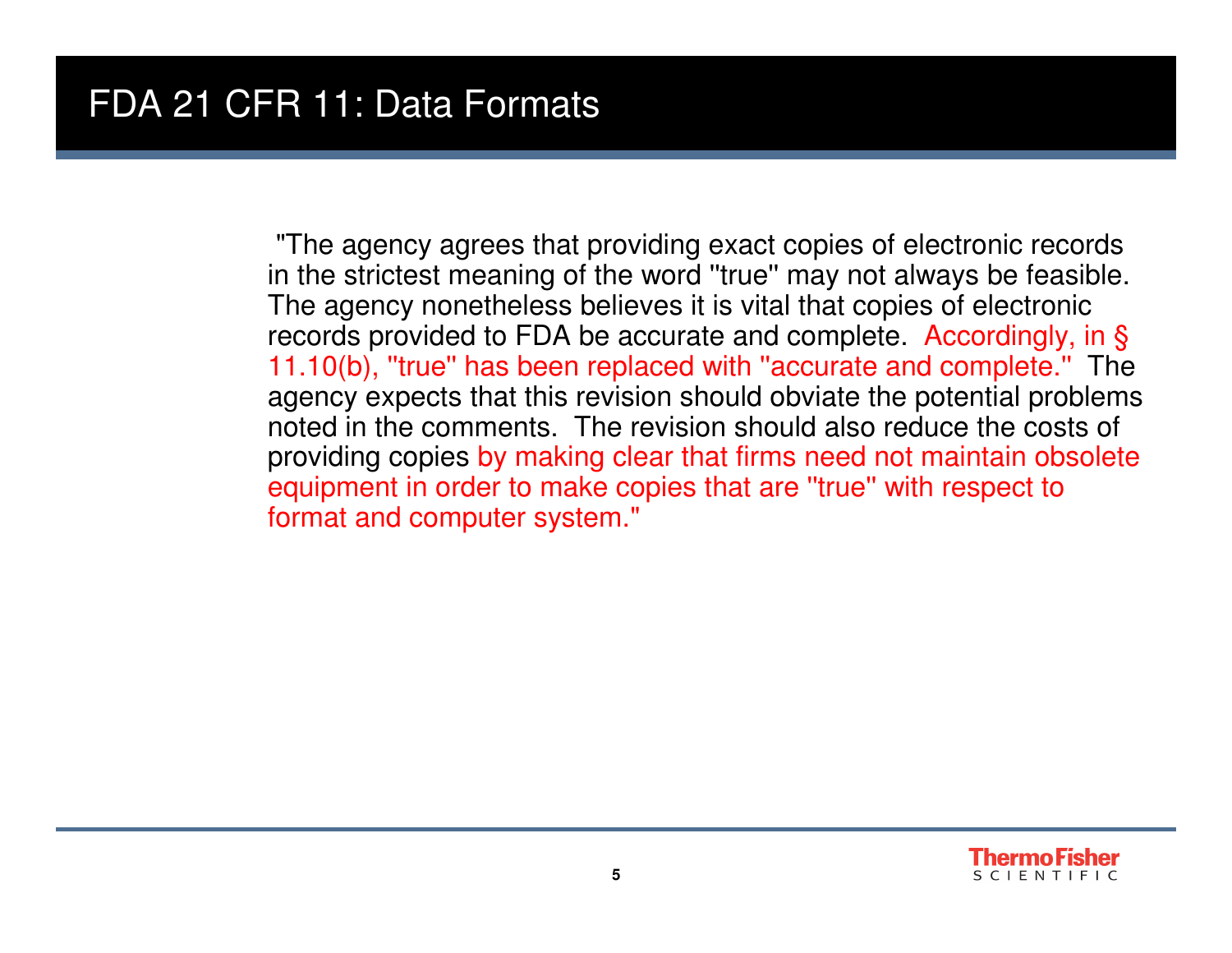## The Key To The Solution

**Translate and save in a neutral format** 

- Must be both transportable and maintain information content
- Enable data access from multiple applications
	- No need for obsolete hardware/software
- Technology and IP from recent acquisitions of Galactic Industries Corp. and Thru-put Systems Inc.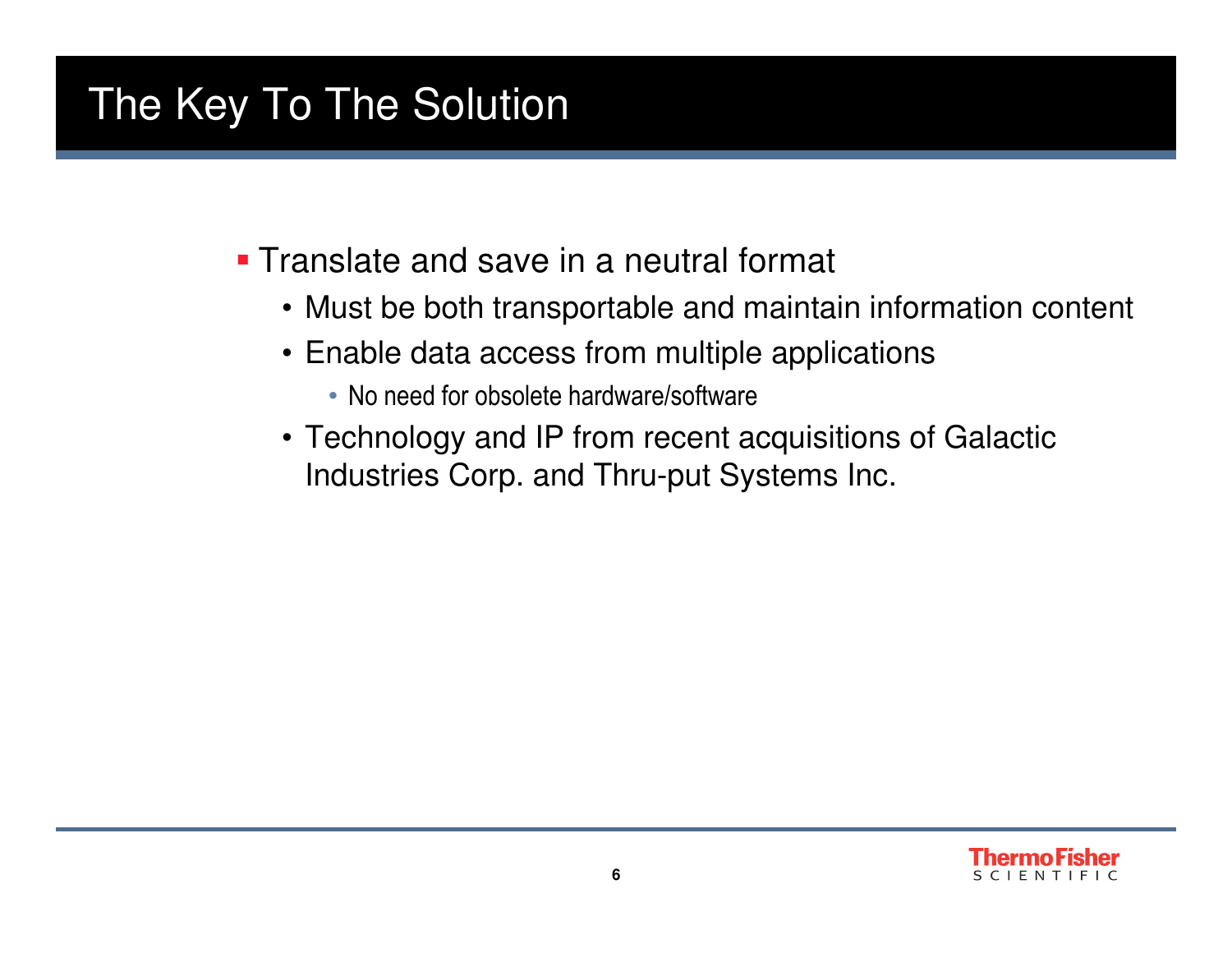## Technology & IP Acquisitions

## Galactic Industries Corp.

- Founded 1988, joined Thermo 2001
	- GRAMS/32
		- **Supports >150 spectroscopy file types**
		- UV, FT-IR, Raman, NMR, ICP, XRD/F
- Thruput Systems Inc.
	- Founded 1985, joined Thermo 1999
		- Target/Target DB (HP Chemserver)
			- Supports >50 chromatography file types
			- GC, LC, MS, PDA
- Now part of the Thermo Scientific Informatics Division







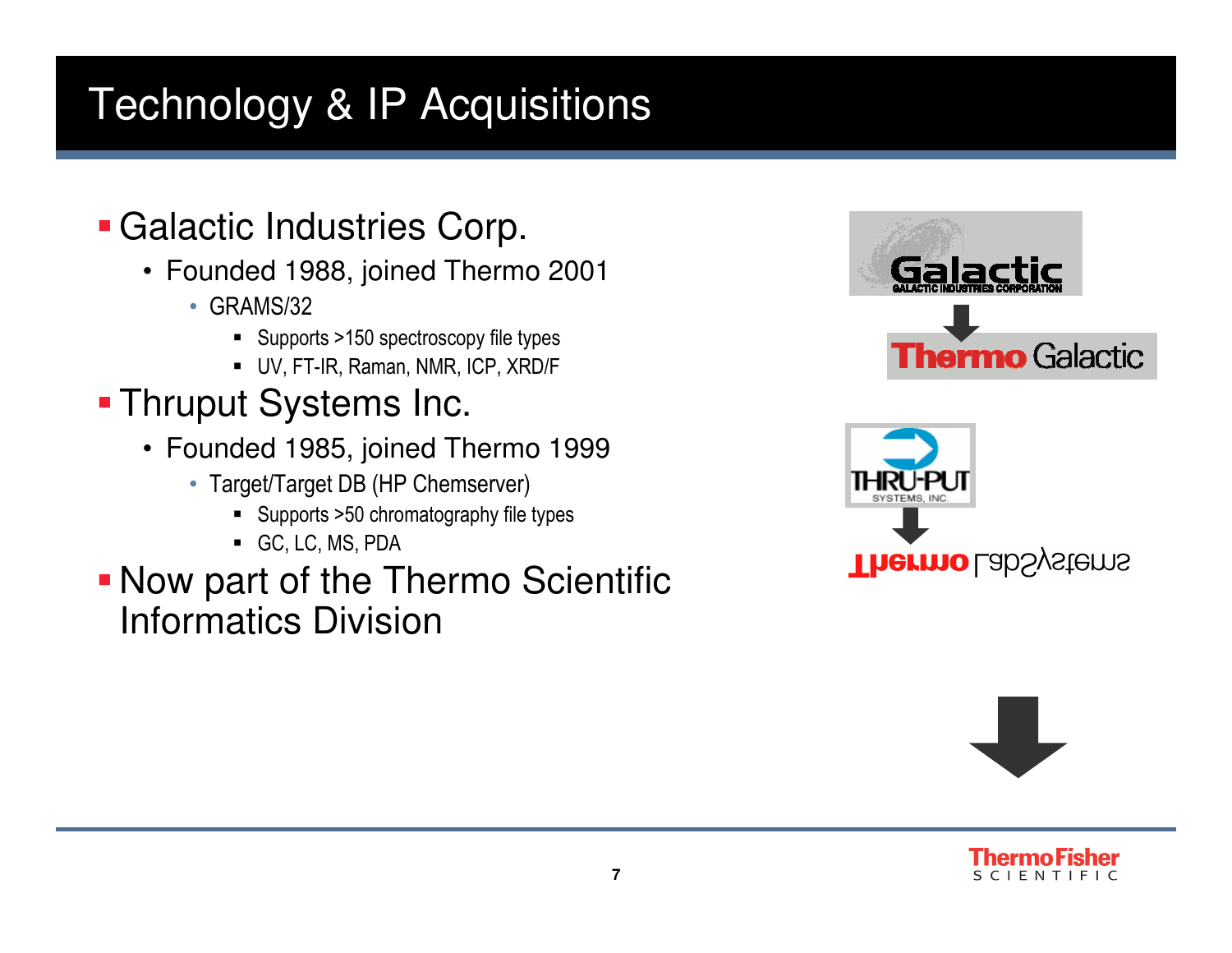## Public-domain Data Formats in Use

- AnDI
	- Controlled by ASTM (E01.25)
	- MS & Chromatography only
- JCAMP
	- Controlled by IUPAC
	- Optical spectroscopy, NMR, MS
- SPC
	- Published by Galactic
	- Primarily optical spectroscopy

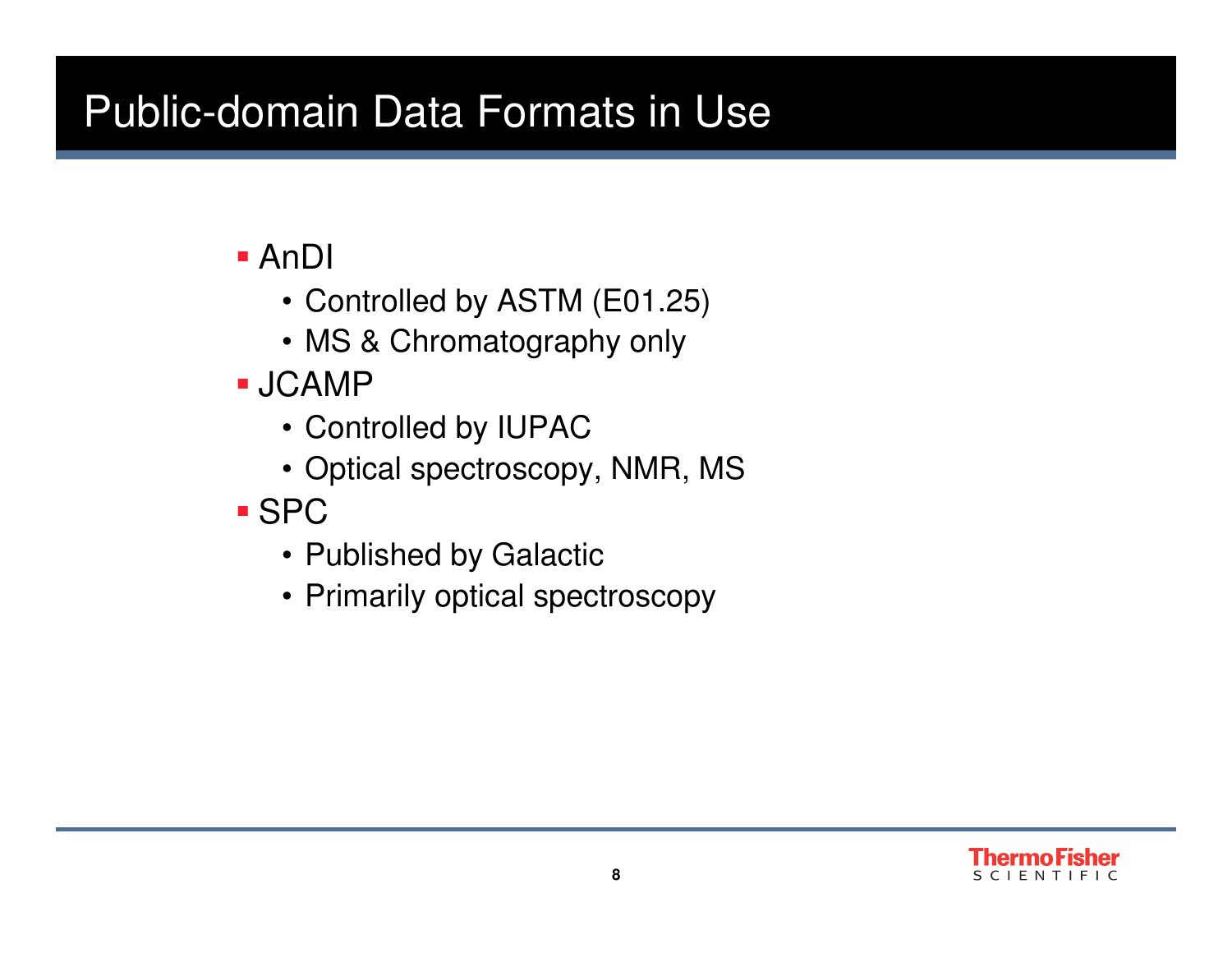## AnDI Format

- Binary data format maintains data precision
	- Uses "public-domain" netCDF software maintained by Unidata
	- Source code; must be compiled for each platform
- Technique-specific data templates
	- Chromatography (ASTM E 1947-98)
	- Mass Spectrometry (ASTM E 2077-00)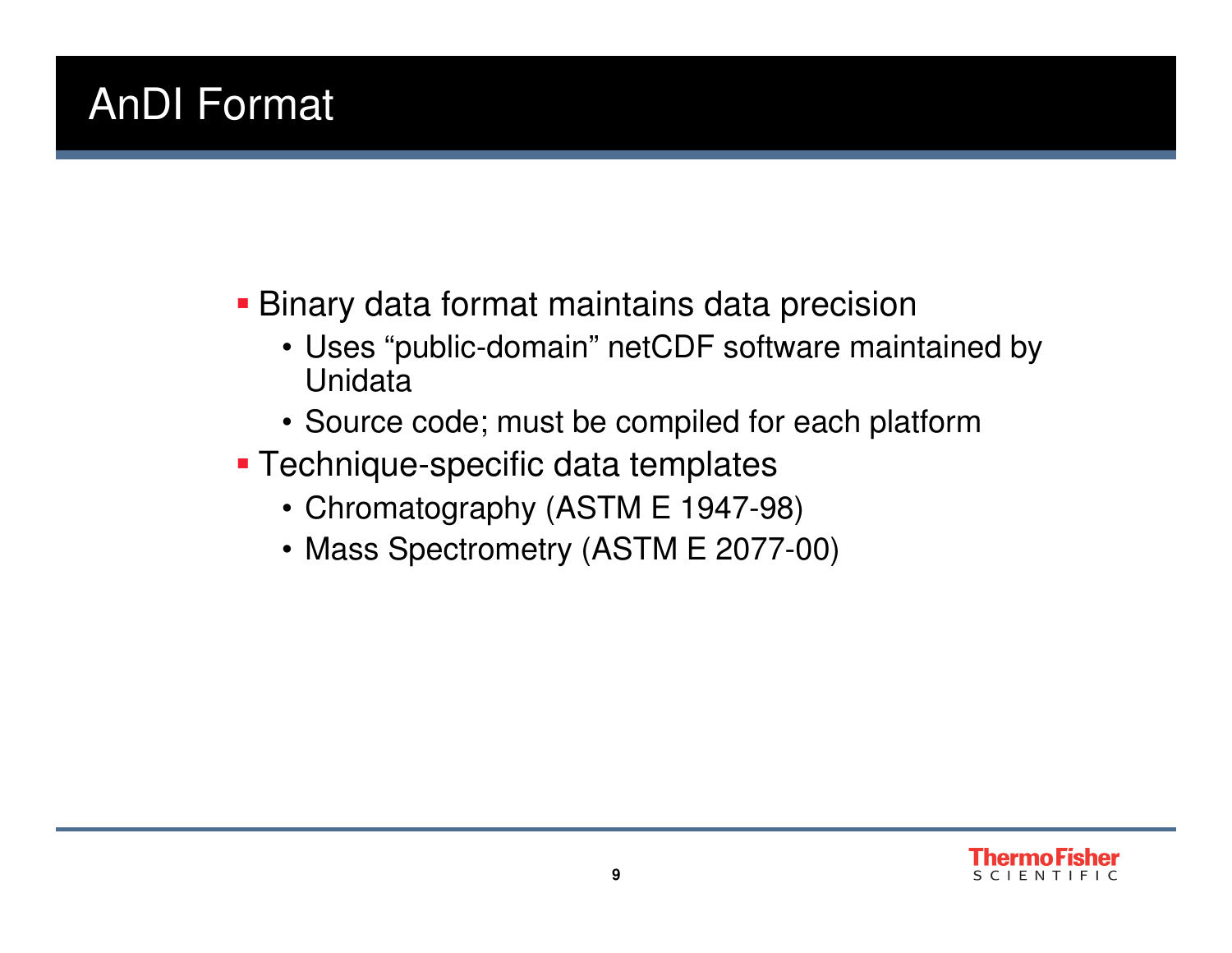# AnDI Chromatography Format

**..**

| Data Element Name                             | Datatype                    | Category       | Required                                           |
|-----------------------------------------------|-----------------------------|----------------|----------------------------------------------------|
| peak-number                                   | dimension                   | C <sub>2</sub> | M <sub>2</sub>                                     |
| peak-processing-results- string<br>table-name |                             | C <sub>3</sub> | $\ddot{\bullet}$ . $\ddot{\bullet}$ .              |
| peak-processing-results- string<br>comments   |                             | C <sub>2</sub> | $\ddot{\bullet}$ $\ddot{\bullet}$ $\ddot{\bullet}$ |
| peak-processing-method- string<br>name        |                             | C <sub>2</sub> | $\ddot{\bullet}$ $\ddot{\bullet}$ $\ddot{\bullet}$ |
| peak-processing-date-<br>time-stamp           | string                      | C <sub>2</sub> | $\ddot{\bullet}$ . $\ddot{\bullet}$ .              |
| peak-retention-time                           | floating-point-<br>array    | C <sub>2</sub> | M <sub>2</sub>                                     |
| peak-name                                     | string-array                | C <sub>3</sub> |                                                    |
| peak-amount                                   | floating-point-<br>array    | C <sub>2</sub> | <b>M3</b>                                          |
| peak-amount-unit                              | string                      | C <sub>2</sub> | <b>M3</b>                                          |
| peak-start-time                               | floating-point-<br>array    | C <sub>2</sub> | $\ddot{\phantom{a}}$                               |
| peak-end-time                                 | floating-point- C2<br>array |                | $\ddot{\bullet}$ $\ddot{\bullet}$ $\ddot{\bullet}$ |
| peak-width                                    | floating-point-<br>array    | C2             |                                                    |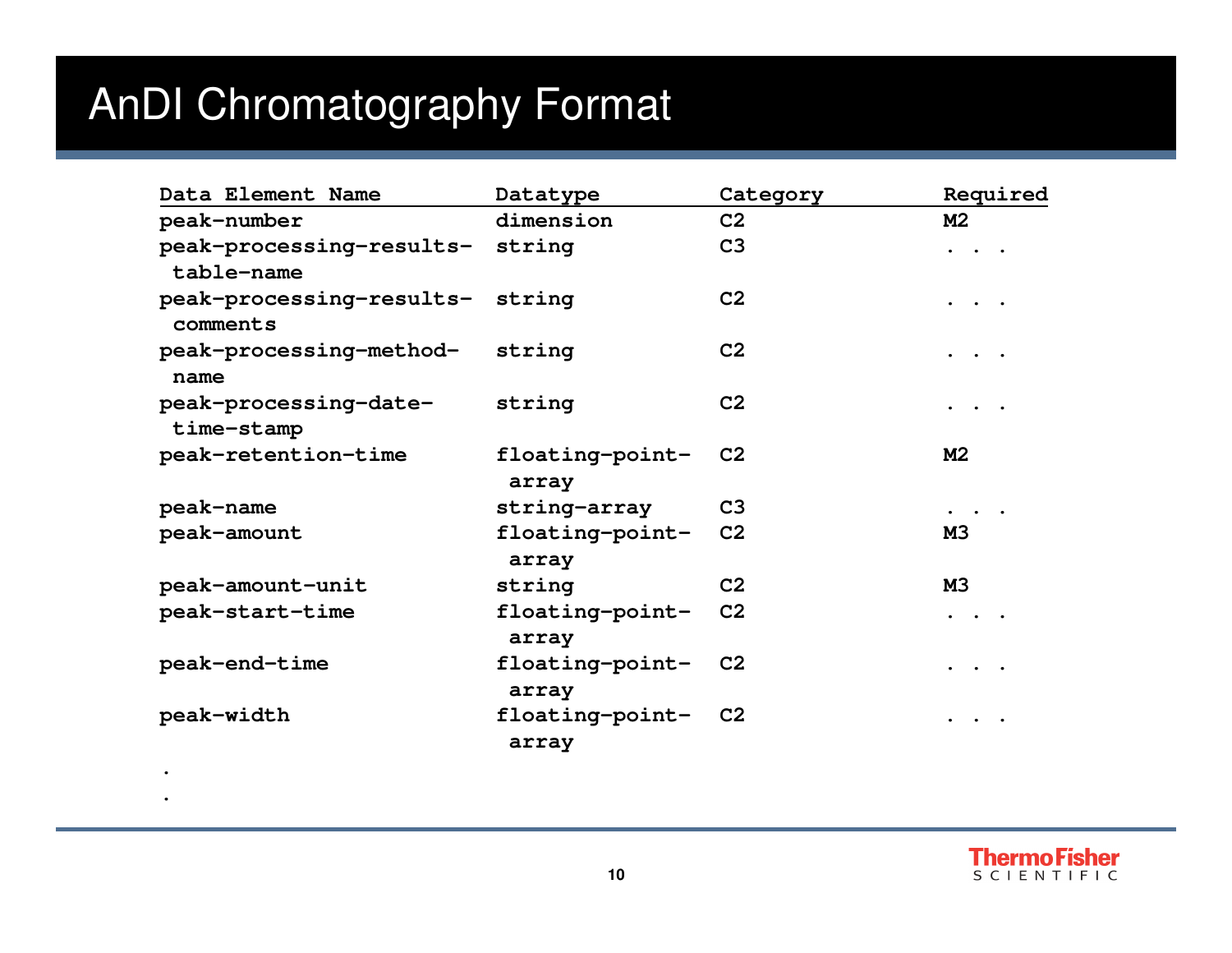## JCAMP Format

- Completely ASCII-based
	- Simplifies transport and readability
- **Fixed dictionary of tags** 
	- Required tags for core information
	- Custom tags allowed for private data
- Published and maintained by IUPAC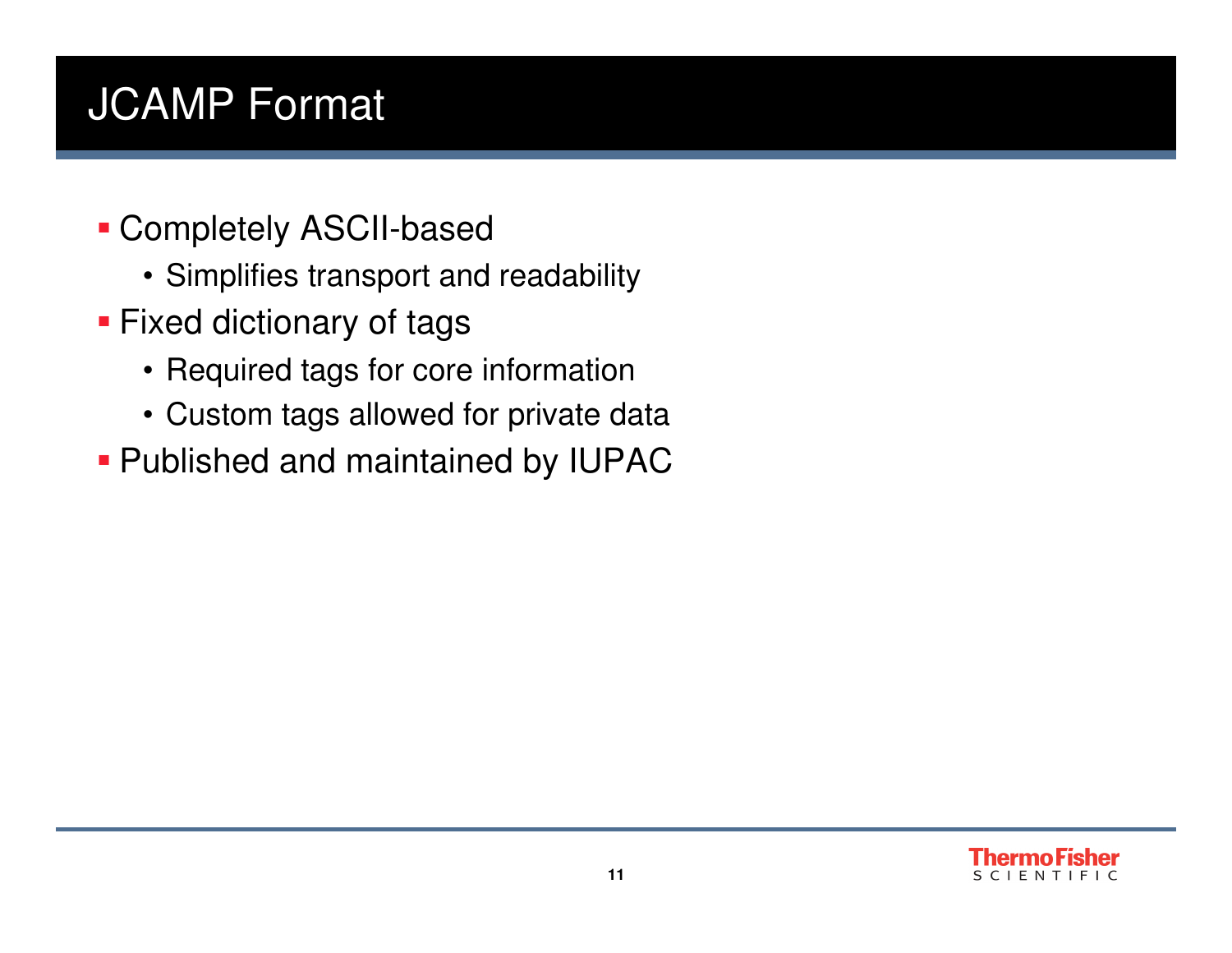#### JCAMP Format for FTIR

**.** 

```
##TITLE=Polystyrene run as a film
##JCAMP-DX=4.24 $$ Nicolet v. 100
##DATATYPE=INFRARED SPECTRUM##ORIGIN=
##OWNER=
##DATE=92/06/29
##TIME=12:57:07##XUNITS=1/CM
##YUNITS=TRANSMITTANCE##FIRSTX=399.241364
##LASTX=4000.128418##FIRSTY=0.965158
##MAXX=4000.128418
##MINX=399.241364##MAXY=0.965158
##MINY=0.000001
##XFACTOR=1.000000
##YFACTOR=1.000000E-009##NPOINTS=1868
##DELTAX=1.928702
##XYDATA=(X++(Y..Y))
399.241 965157760 958141120 955421056 956603520 964025088 963178240 
410.814 963215040 958321536 954287616 947153536 942139520 931181504
```
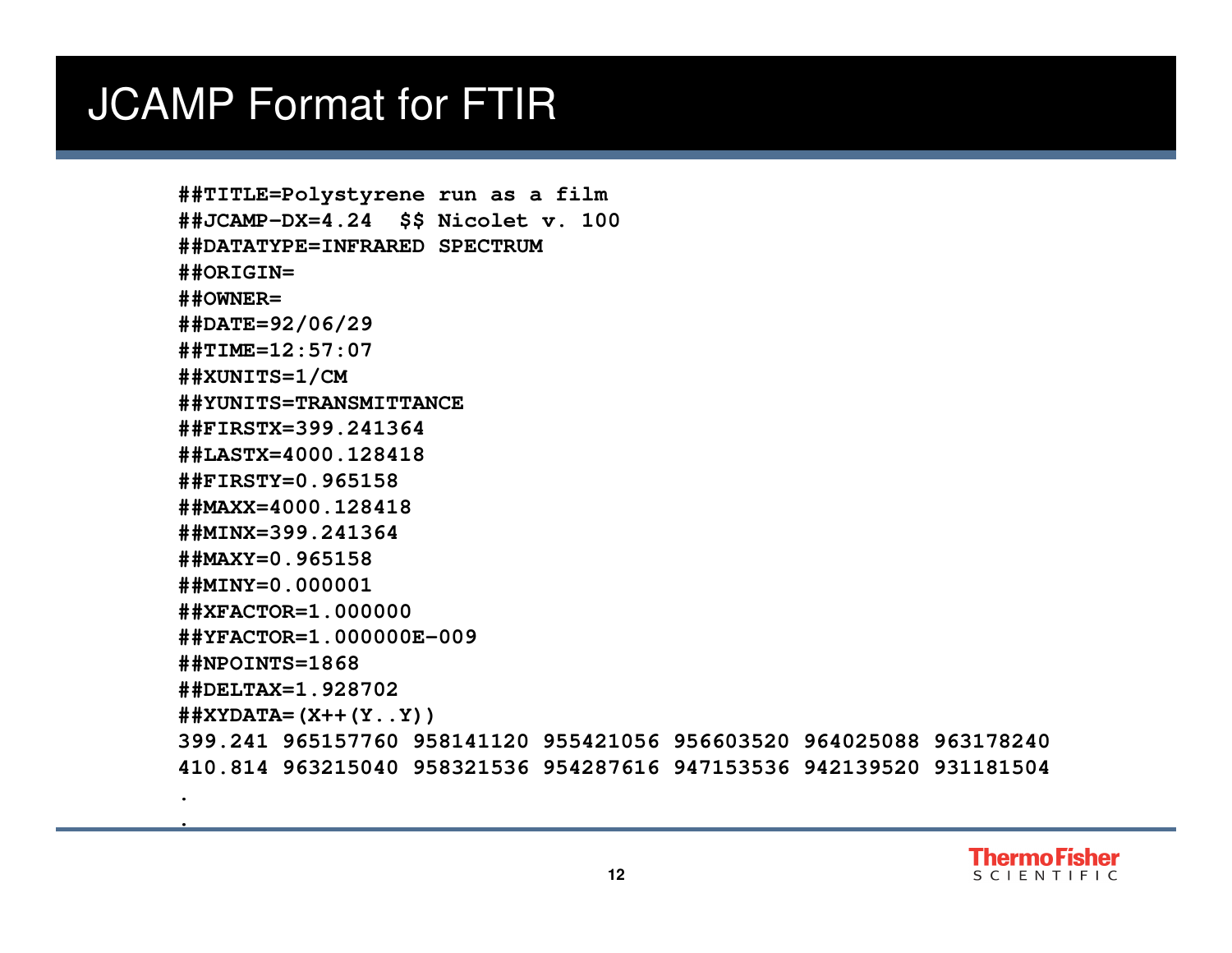#### Limitations of Current Formats

- Complex data description dictionaries, yet still not "complete"
- Numerical accuracy (JCAMP)
- Not "human readable" (AnDI & SPC)
- Cannot be easily validated for correct formatting and content
- Not extensible for future changes in equipment and analysis methods

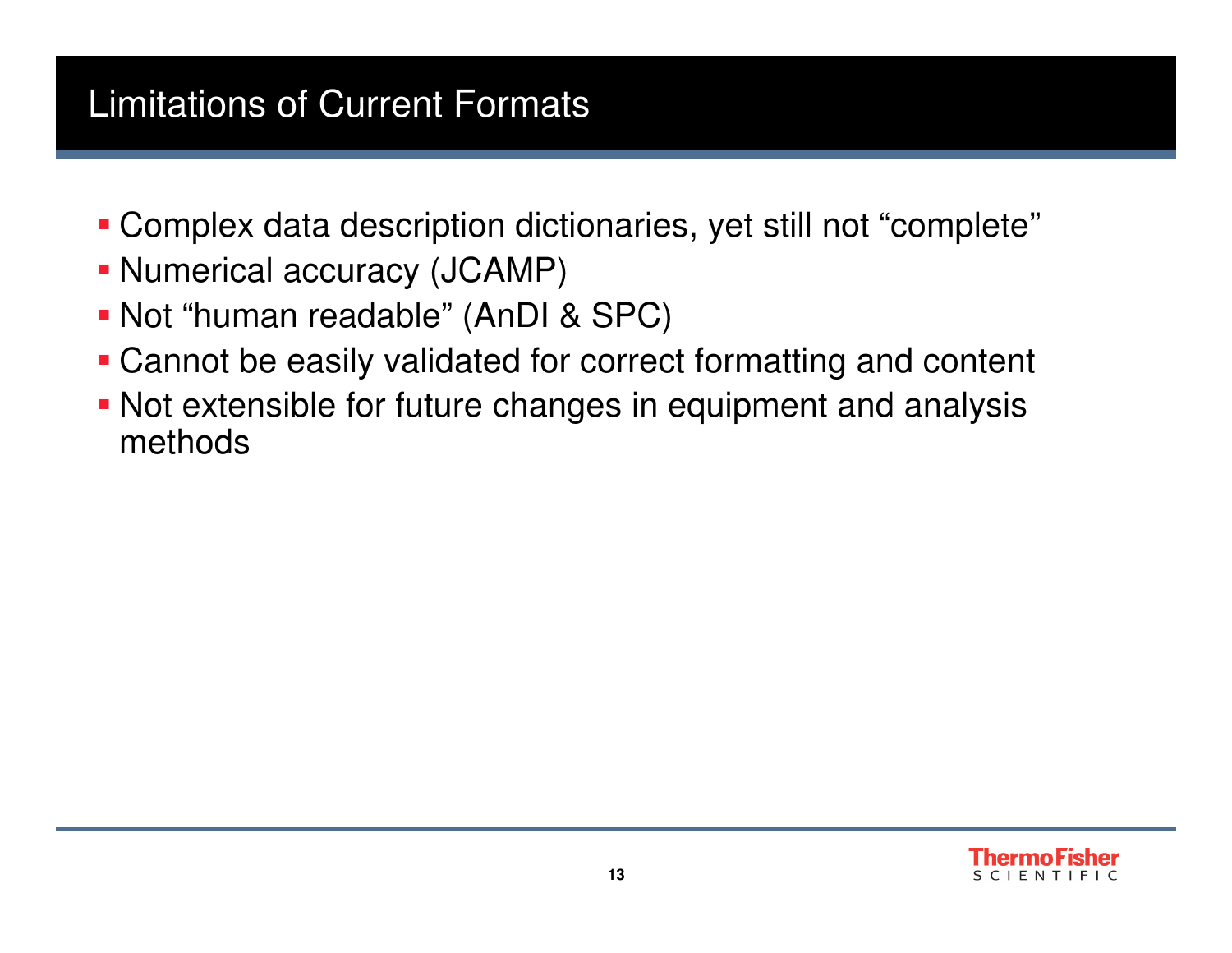### The XML Data Model

- Not a file format, but a data description language
- **Can be used to represent any data structure**
- Recently adopted XML Schema Definition (XSD) language provides strong data typing and syntax constraints
- **Extensible by design**

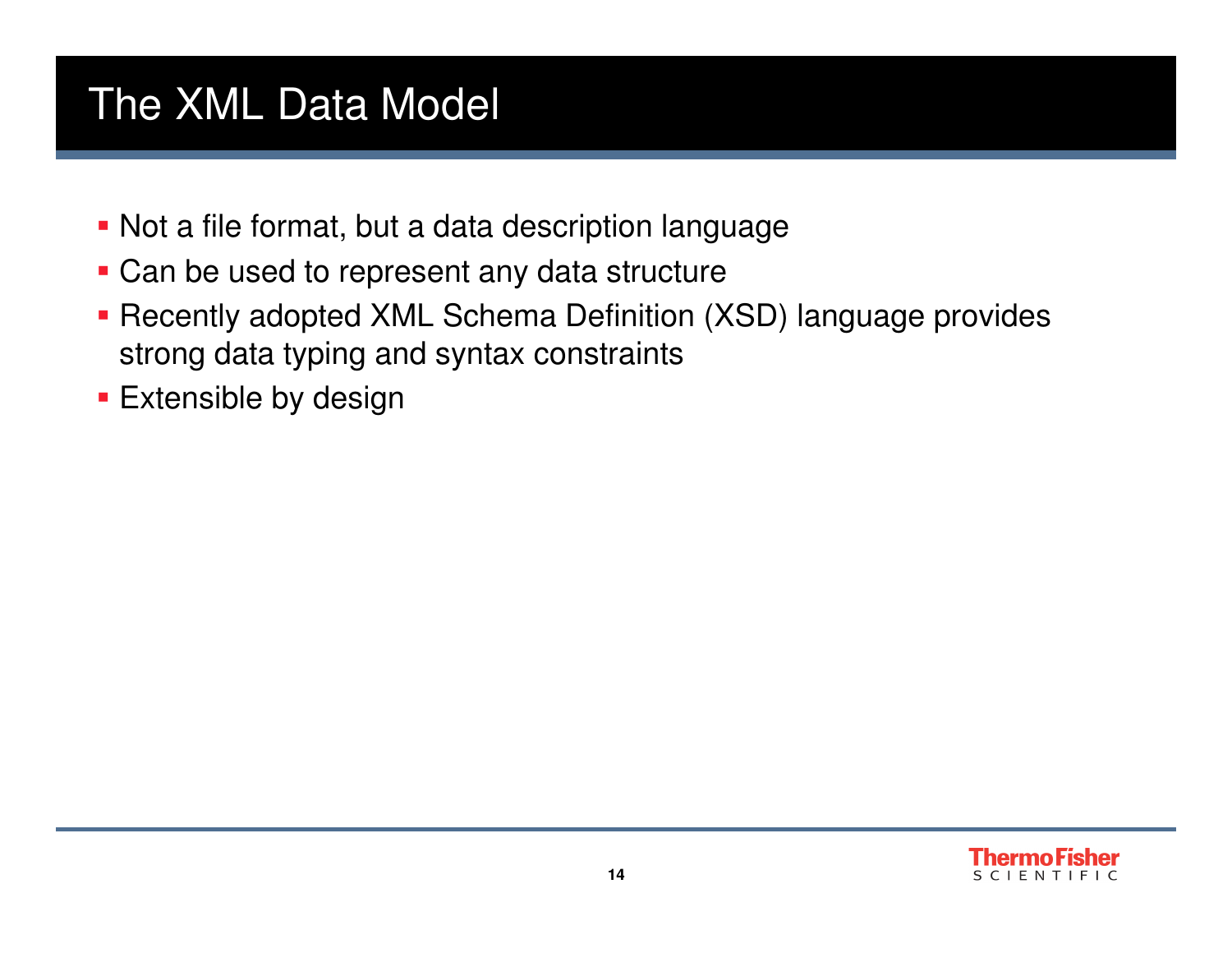#### Benefits of XML for Analytical Data

- Data is "human readable" ASCII text
- Public domain standard managed by W3C
- Documents can be externally validated for content and syntax (DTD or Schema)
- **Hierarchical constructs for implying data relationships**
- **Proliferation of public domain tools**
- **Safe bet to be around for quite a while**

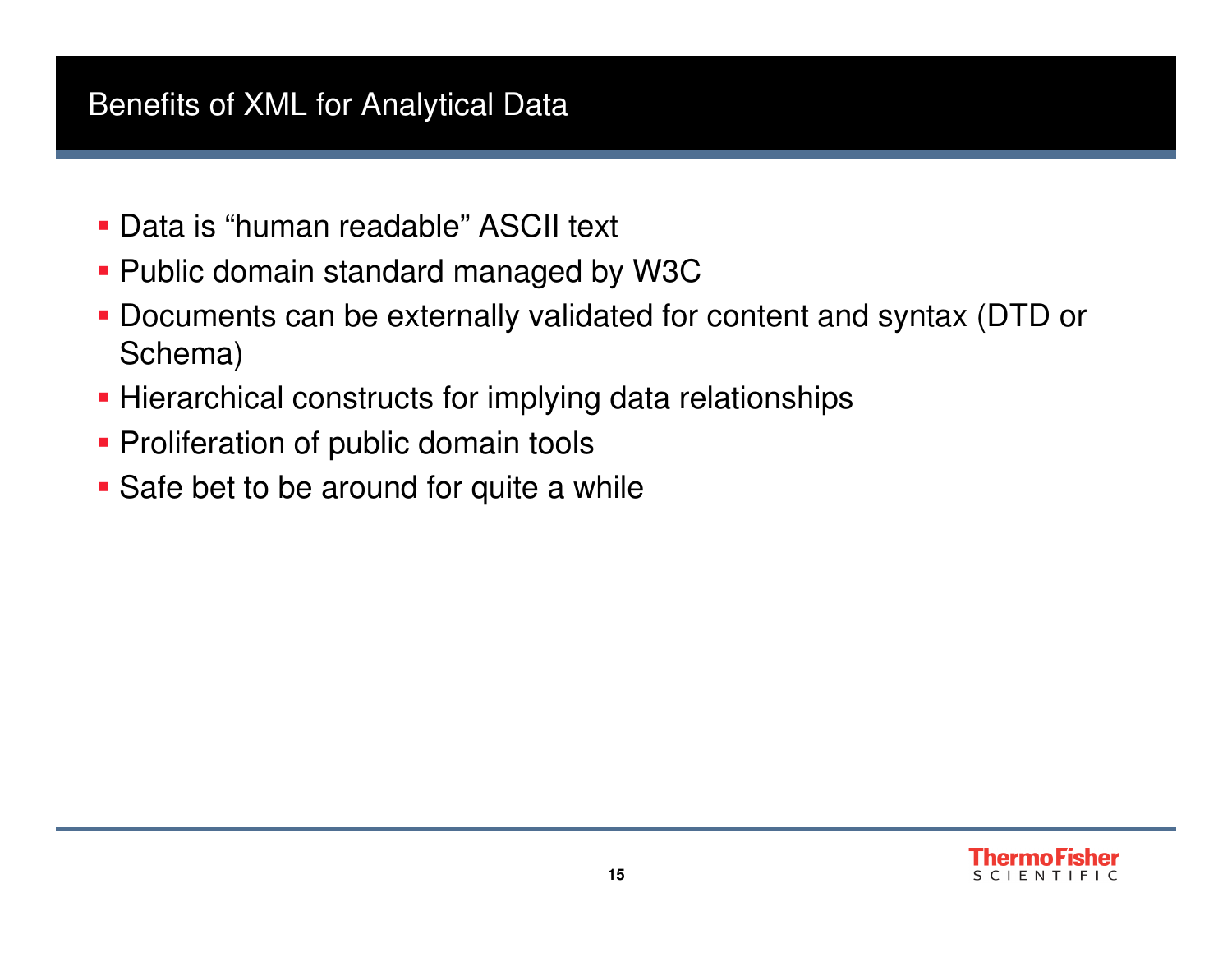#### Analytical Data Model Design Goals

- Dictionary and hierarchy (Schema) must be compact and simple
- Make use of XML data types and hierarchies to mimicrelationships in data sources
- **Allow for future expansion**
- **Mind the file size, XML is all ASCII** 
	- It will compress nicely though…

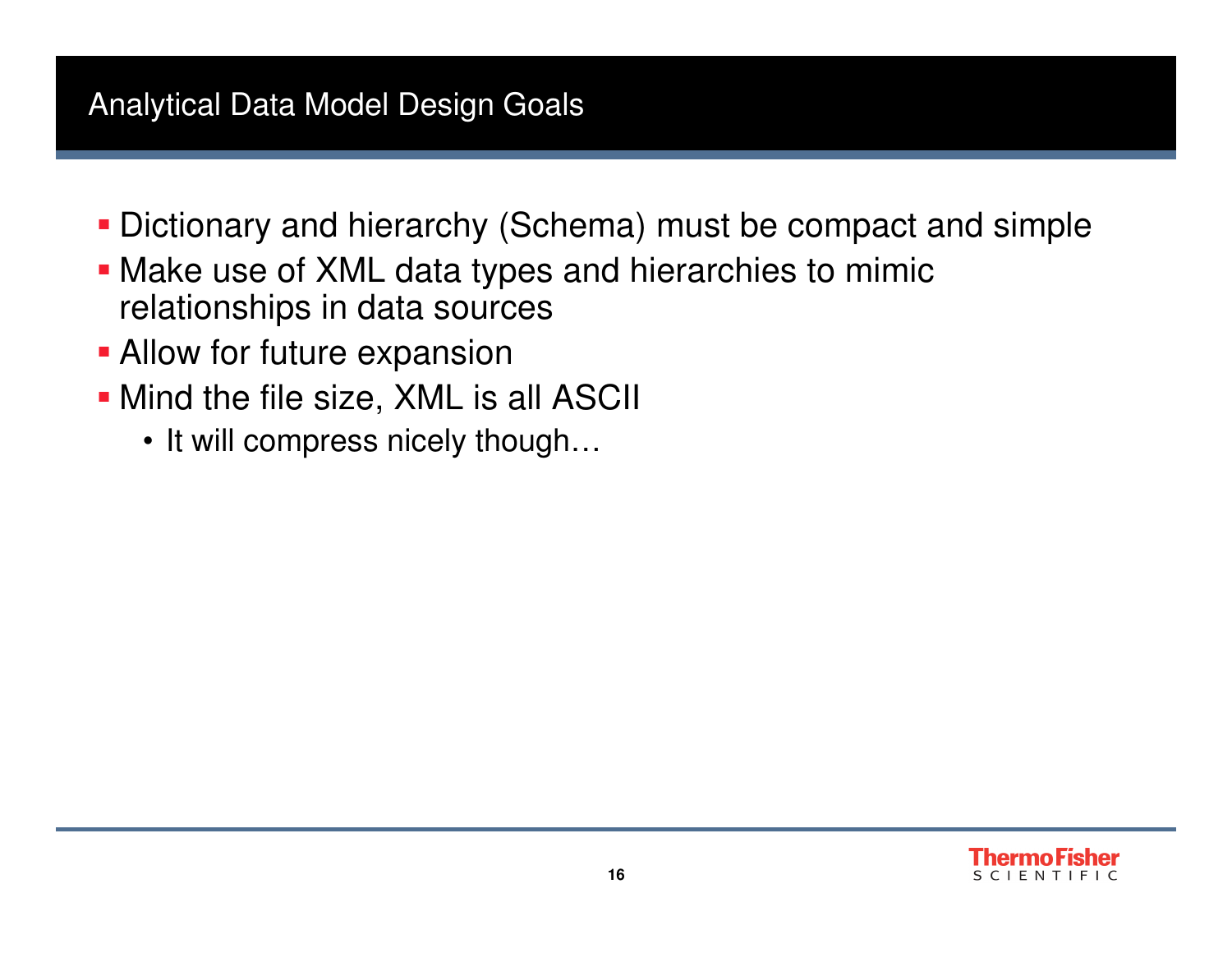# An XML Terminology Primer

- Element
	- Represents a fundamental piece of data or hierarchical relationship
- **Attribute** 
	- Describes a property of an Element
- Schema (XSD)
	- Document that defines the allowed Elements, Attributes and relationships
- DTD
	- Document Type Definitions; older form of a Schema

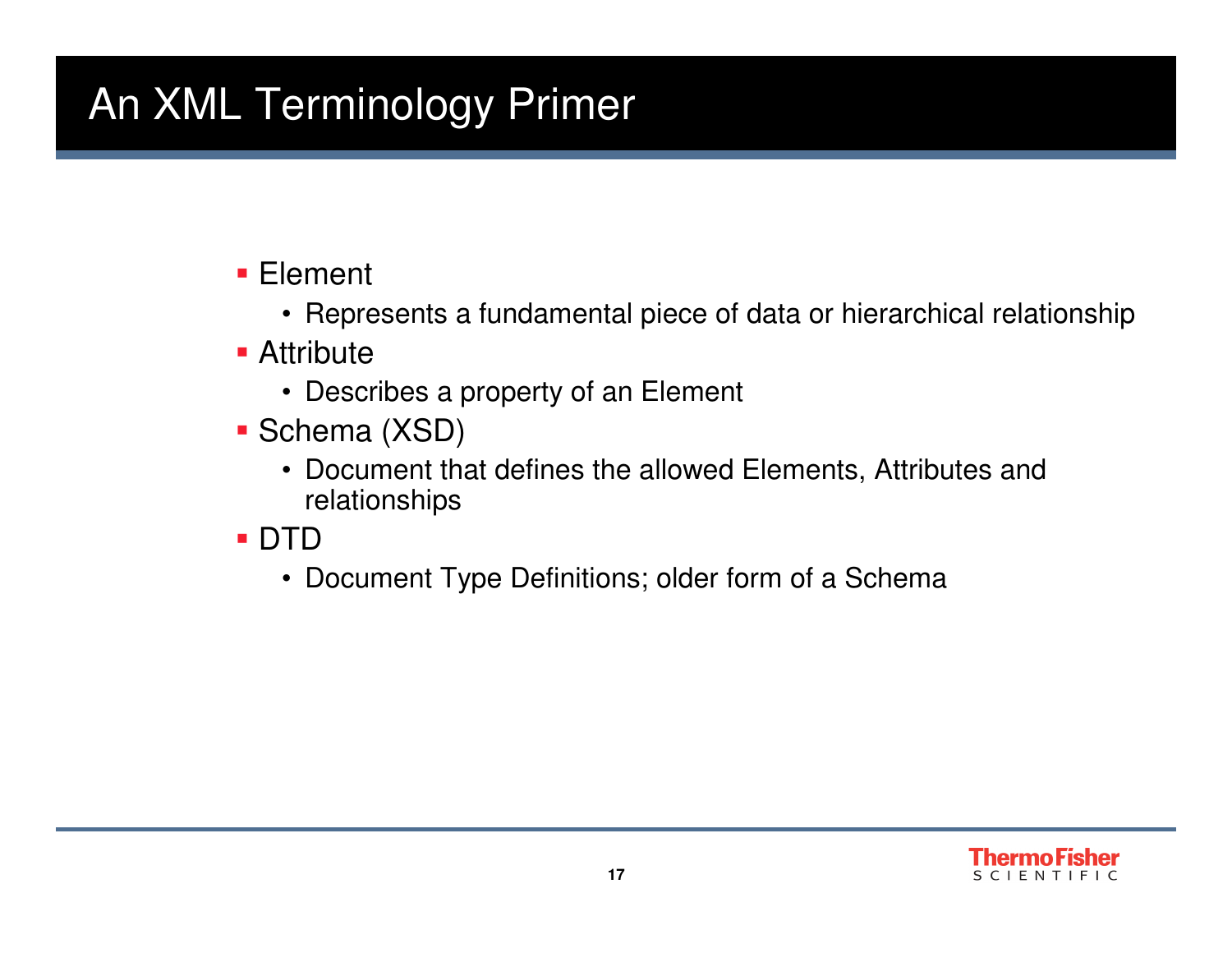## XML Data Representations

- **Items that software need to "understand" must be fundamental** elements
	- Data point values
	- Collect date/time stamp
	- Peak apex, baseline start/end
- **I** Items that software only need for display and reporting can be generically represented
	- Peak area, height, skewness, etc.
	- Sample type, flow rate, "analyst shoe size"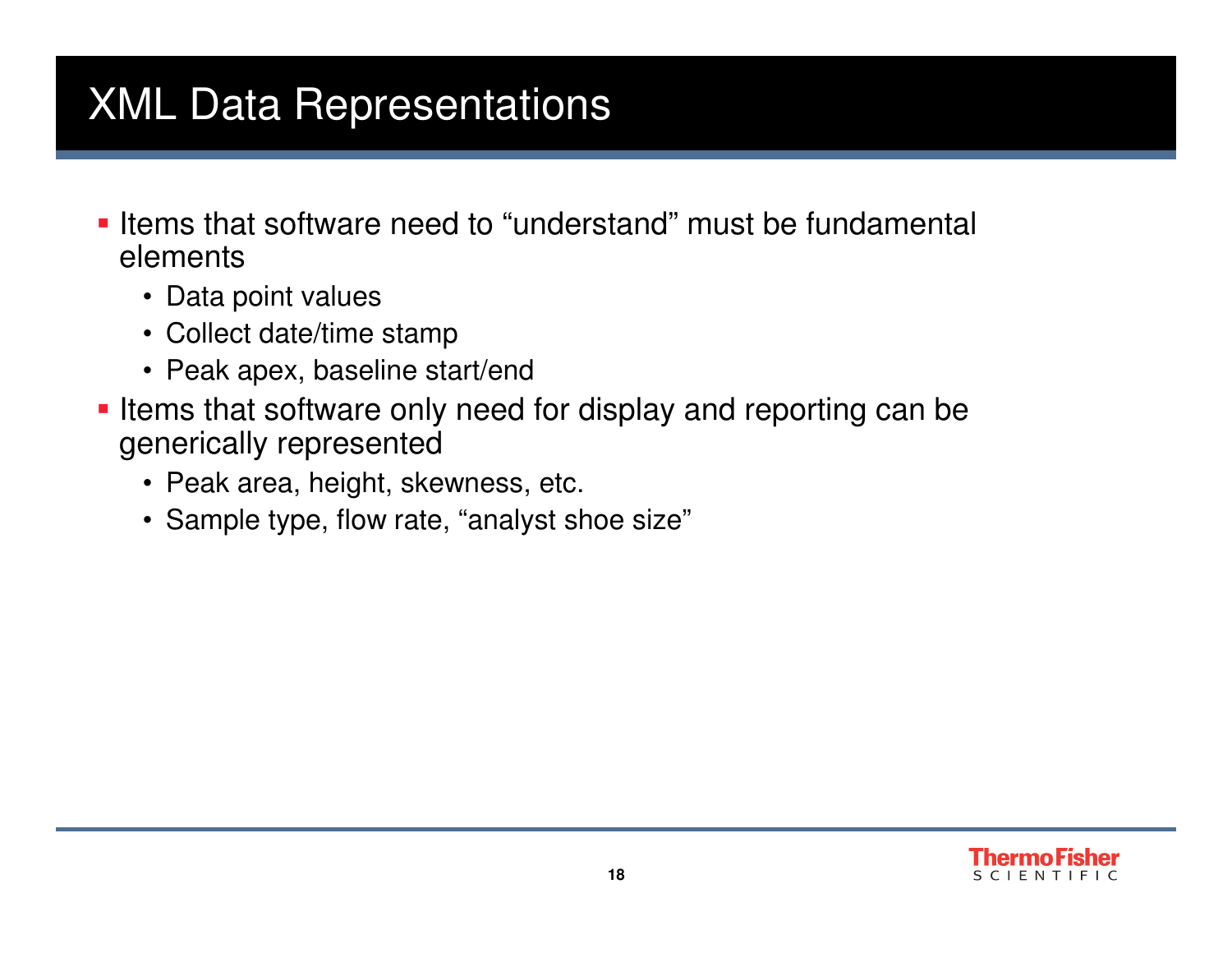#### Breaking Down Analytical Data

- **There are fundamental units of information that must be represented in** the schema
	- Experiments (i.e. sequence lists)
	- Detectors
	- "Axes" (i.e. X, Y, Z, etc.)
	- Data points
	- Peaks (i.e. apex, baseline start/end)
	- Parameters

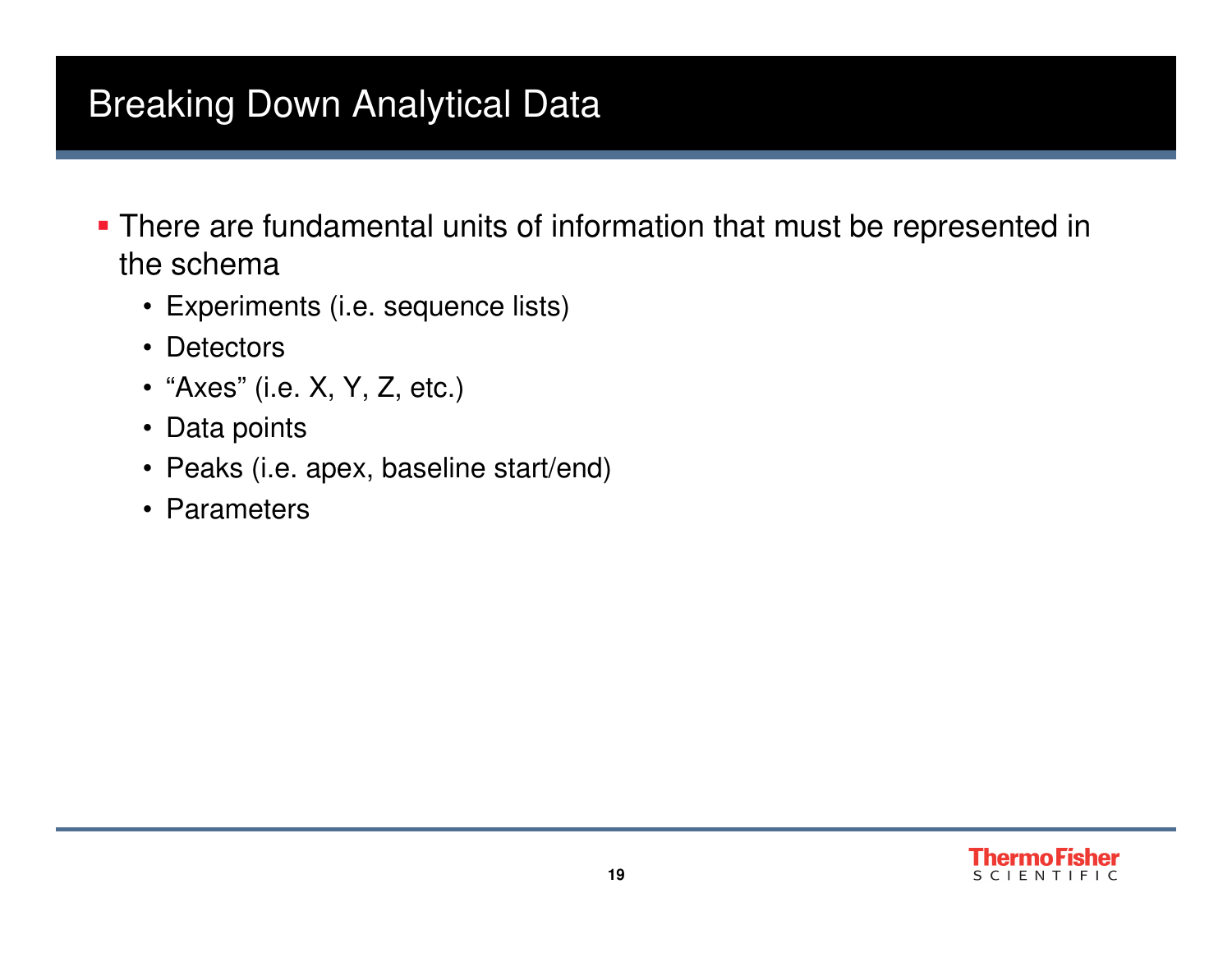**<Xdata> X axis descriptor <Xdata> X axis descriptor <endXvalue><endXvalue> <startYvalue> <startYvalue><endYvalue><endYvalue>**

**<experiment> data from single instrument "run" <experiment> data from single instrument "run" <collectdate> date & time of measurements <collectdate> date & time of measurements <parameter> relevant instrument parameter <parameter> relevant instrument parameter <trace> data from a single detector <trace> data from a single detector <coordinates> coordinates for nD data (optional) <coordinates> coordinates for nD data (optional) <values> data values array<values> data values array<values> data values array <values> data values array <altXdata> alternate X data descriptor (optional) <altXdata> alternate X data descriptor (optional) <Ydata> Y axis descriptor <Ydata> Y axis descriptor <values> data values array <values> data values array <peaktable> peak list descriptor (optional) <peaktable> peak list descriptor (optional) <peak> individual peak descriptor <peak> individual peak descriptor <peakXvalue> peak location <peakXvalue> peak location <peakYvalue> peak intensity <peakYvalue> peak intensity <baseline> baseline descriptor (optional) <baseline> baseline descriptor (optional) <startXvalue> baseline values<startXvalue> baseline values**

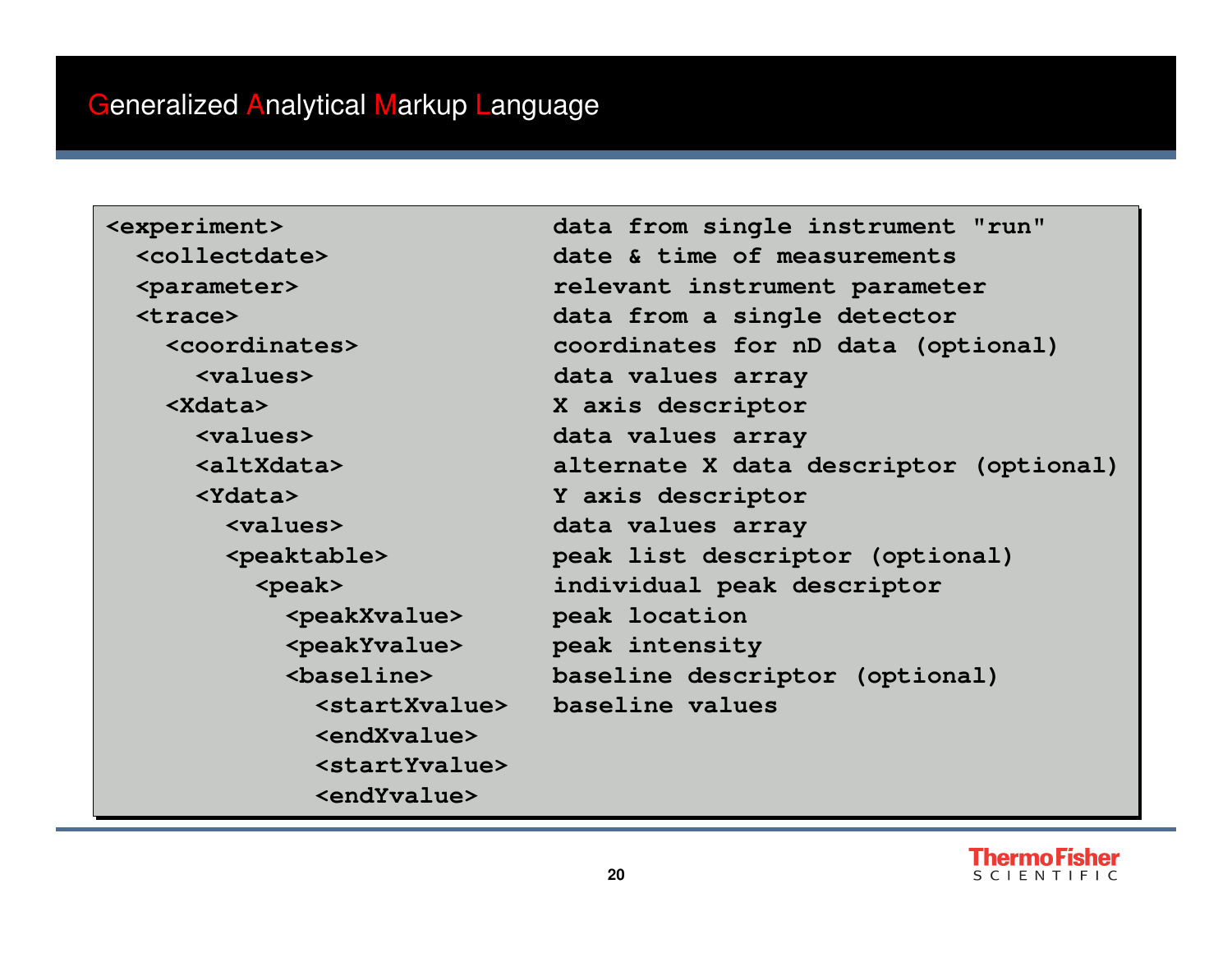### Instrumental Analysis

**I** Identify instrument type via "technique" attribute

• Allows applications to know how to present/process data

```
<trace technique="CHROM" name="Chromatogram">.
<trace technique="PDA" name="PDA Spectra">
<trace technique="NMR" name="13C NMR Spectrum">.
<trace technique="MS" name="Mass Spectra">
```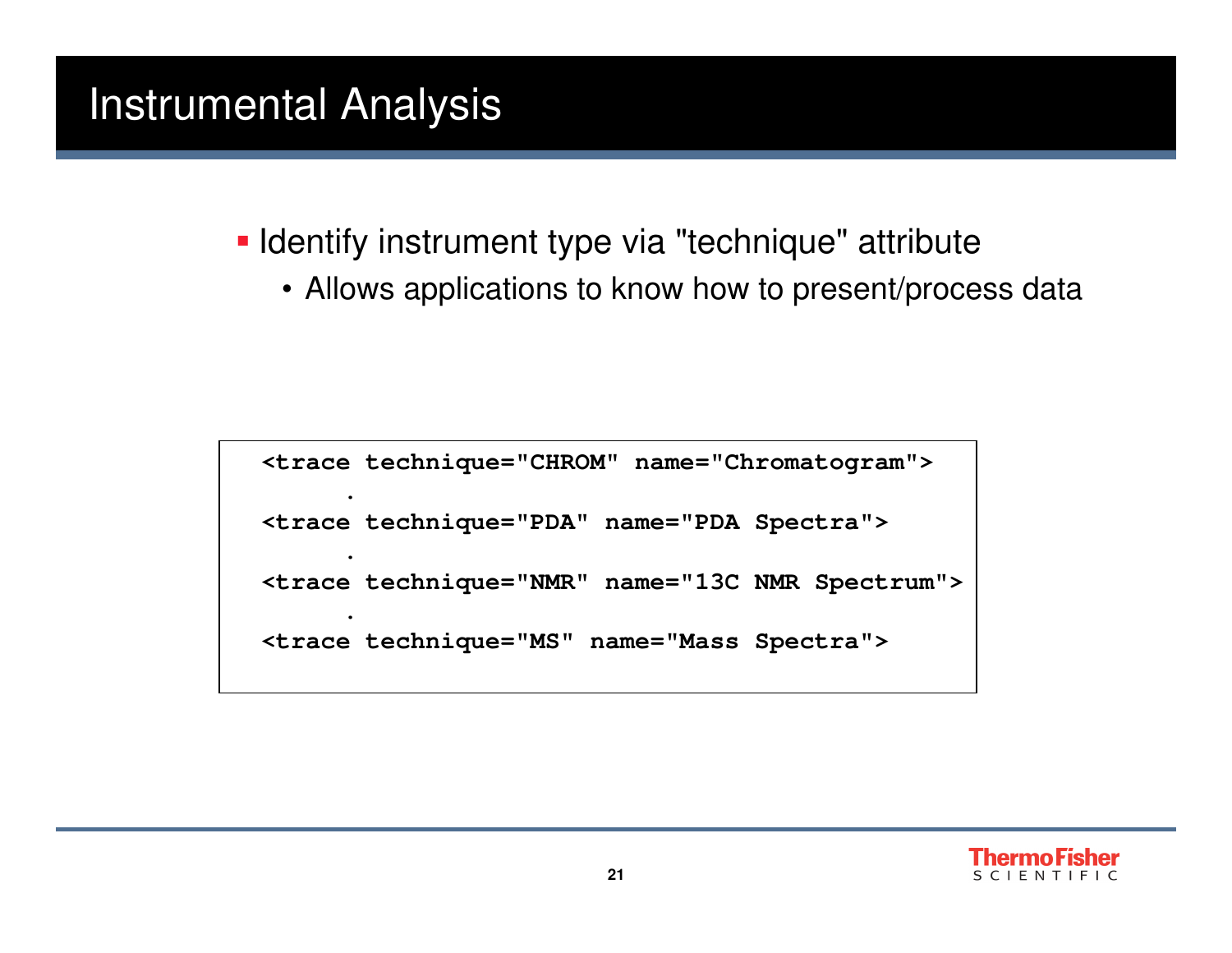## Curve Data Points

- **Store data with no loss of information** 
	- Values are encoded "base64Binary" type to preserve numerical precision
	- Predefined list of "unit" attributes
	- Use "label" attribute for descriptive string

```
<Ydata label="Response" units="MILLIVOLTS">
  <values byteorder="INTEL" format="FLOAT32" numvalues="3800">
8hkHQTqRBkFitAZBus8GQULjBkG6zwZBcl4GQSKVBkGiVgZB4nUGQbJ9BkG6
UgZBcl4GQUJmBkEyPwZBOpEGQbJ9BkECxAZBOpEGQTqRBkHidQZBaokGQcIn..
</values></Ydata>
```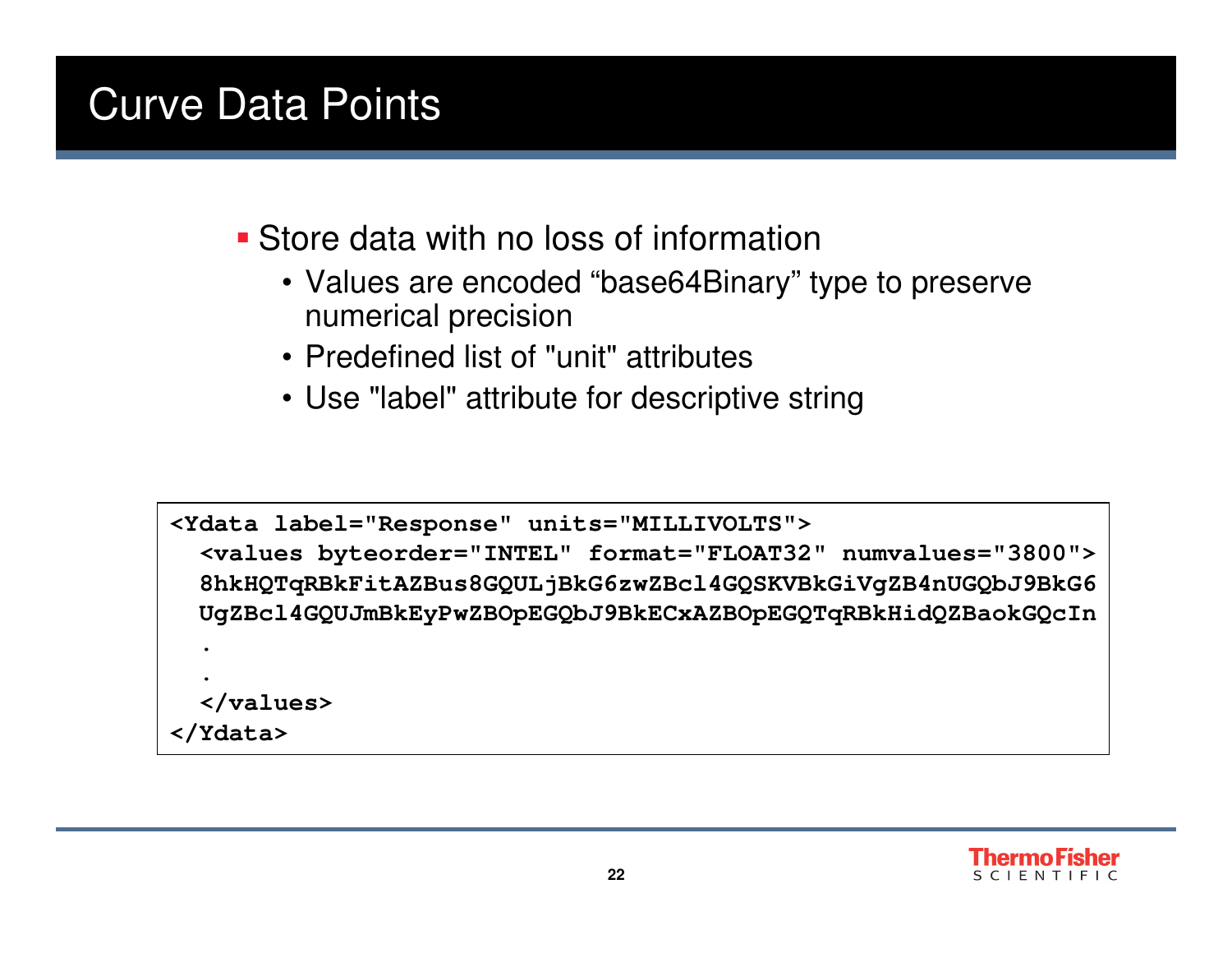## A Few Notes on "units"

- **Applications <u>must</u> know the basis of data measurement** 
	- Data comparison or mining may require a transformation (i.e. "seconds" vs. "minutes")
- **Similar problem exists in business applications** 
	- Pricing/quantity (i.e. "gallons" vs. "liters")
- Current XML standards? Not yet…
- Solution: Fixed list of units taken from IUPAC standards and past experience
	- Extend schema to adopt whatever W3C standard emerges in the future

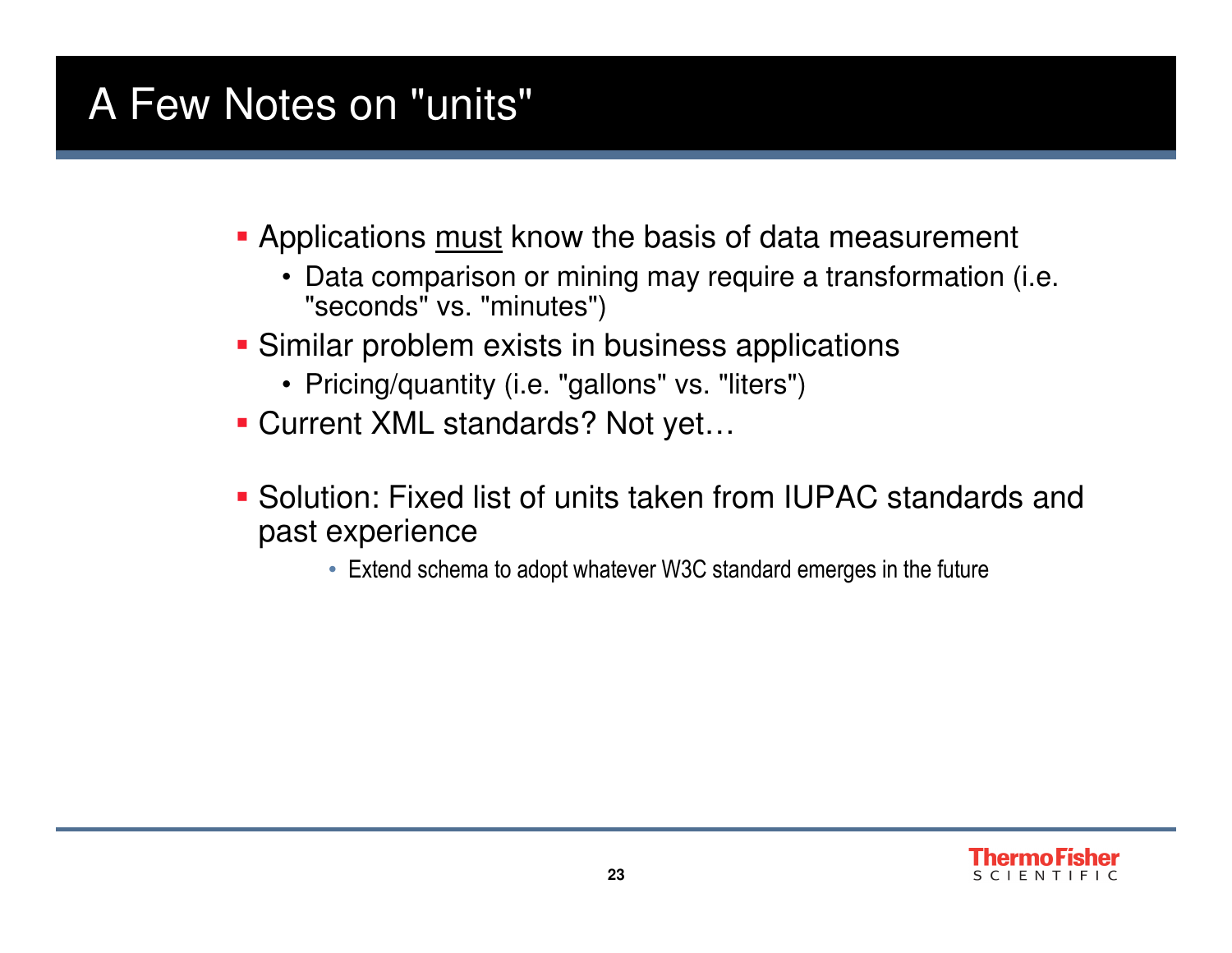#### **Parameters**

- Avoid the "mapping" problem; all are stored using a single element type
	- Allowed to appear <u>anywhere</u> in hierarchy
	- The optional "group" attribute assigns class
	- The "name" attribute assigns identity
	- Use optional "label" attribute for descriptive string

```
<parameter group="inject" name="Inj Vol">6.00 ul</parameter>
<parameter group="inject" name="Dilution">2.5000</parameter>
<parameter group="inject" name="Position" >B124</parameter><parameter group="instrument" name="Flow Rate" >1.5 ml/min</parameter><parameter group="instrument" name="Column Temp" >27.5 C</parameter><parameter group="pkpick" name="Area Threshold" >27000</parameter><parameter group="pkpick" name="Bunch Factor">11</parameter>
```
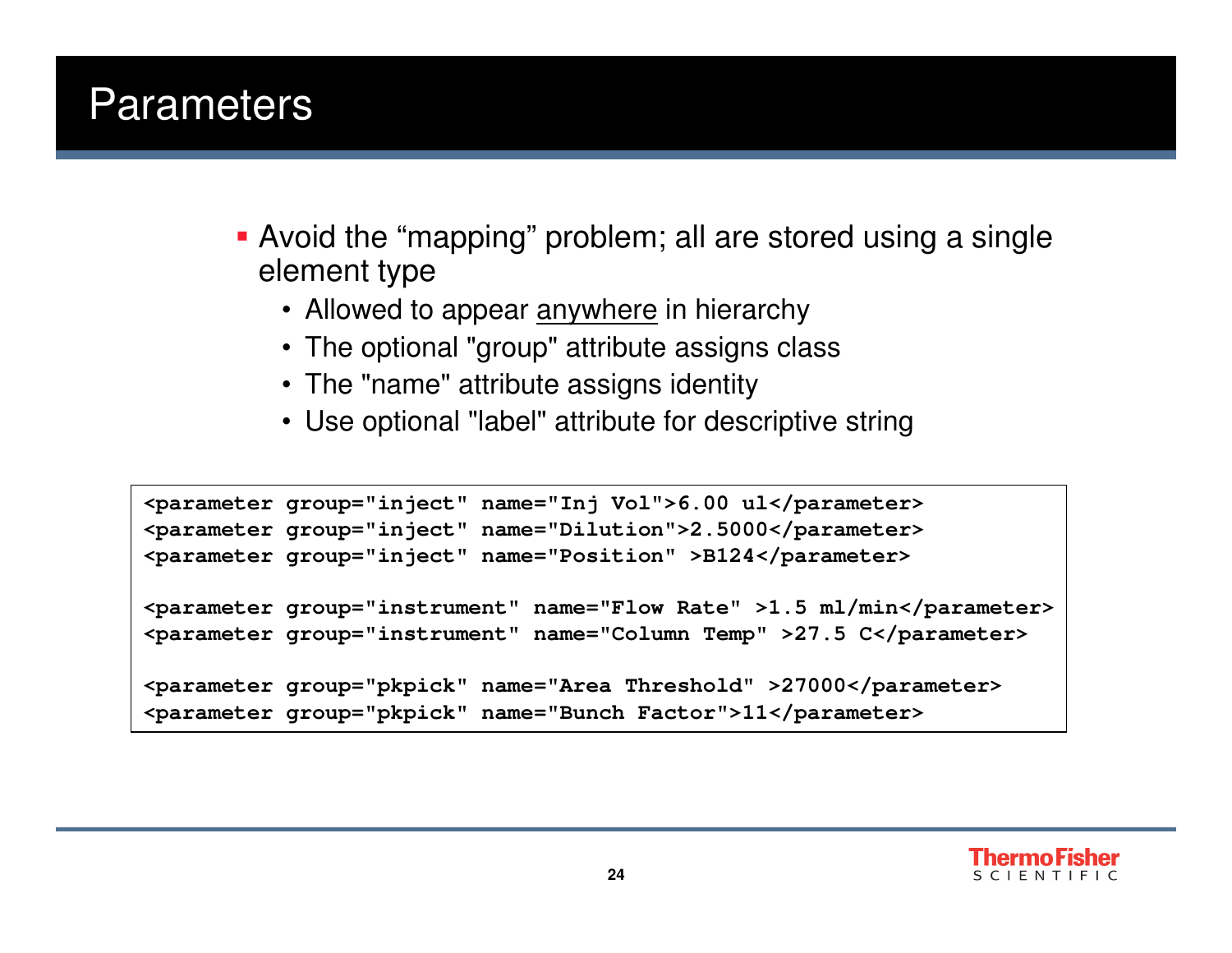#### Peaks

**Represent key descriptors as standard elements** 

• Remaining information stored in  $<$ parameter $>$  elements

```
<peaktable name="Peaks">
 <peak name="Solvent" group="1" number="1">
<parameter name="FIT_HGHT">178.9736</parameter><parameter name="AREA">734.5404</parameter><peakYvalue>187.377975463867</peakYvalue><baseline>
<startXvalue>7.3600001335144</startXvalue>
<startYvalue>14.2526664733887</startYvalue><endXvalue>27.8400001525879</endXvalue>
<endYvalue>11.0759763717651</endYvalue></baseline></peak>
</peaktable>
```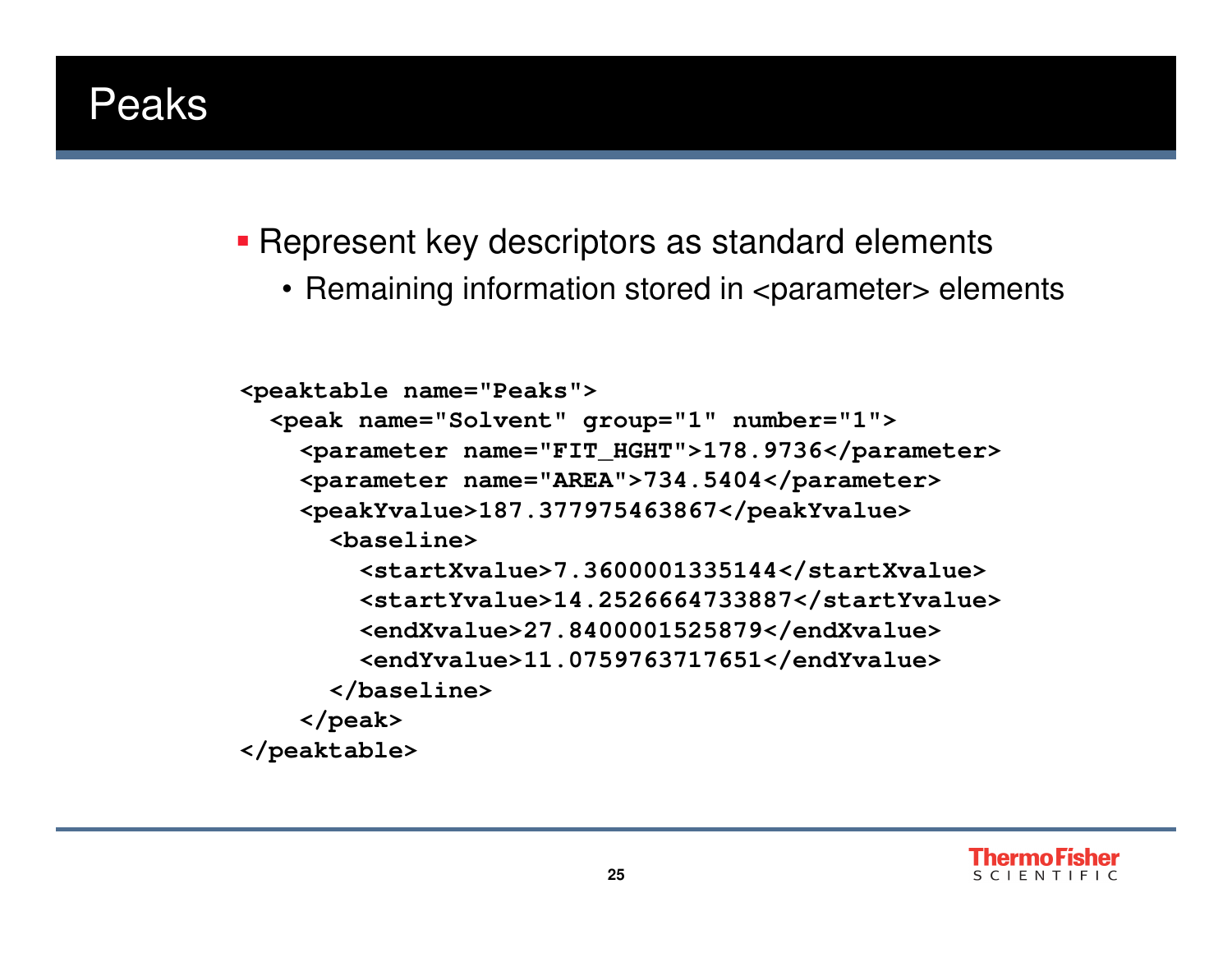```
<GAML>
<experiment name="Injection 1"><trace technique="CHROM">
<Xdata units="MINUTES" label="Ret. time">
        <values>
<Ydata units="MILLIVOLTS" label="mV">
          <values>
<peaktable>
<experiment name="Injection 2"><trace technique="CHROM">
<Xdata units="MINUTES" label="Ret. time">
        <values>
<Ydata units="MILLIVOLTS" label="mV">
          <values>
<peaktable>
```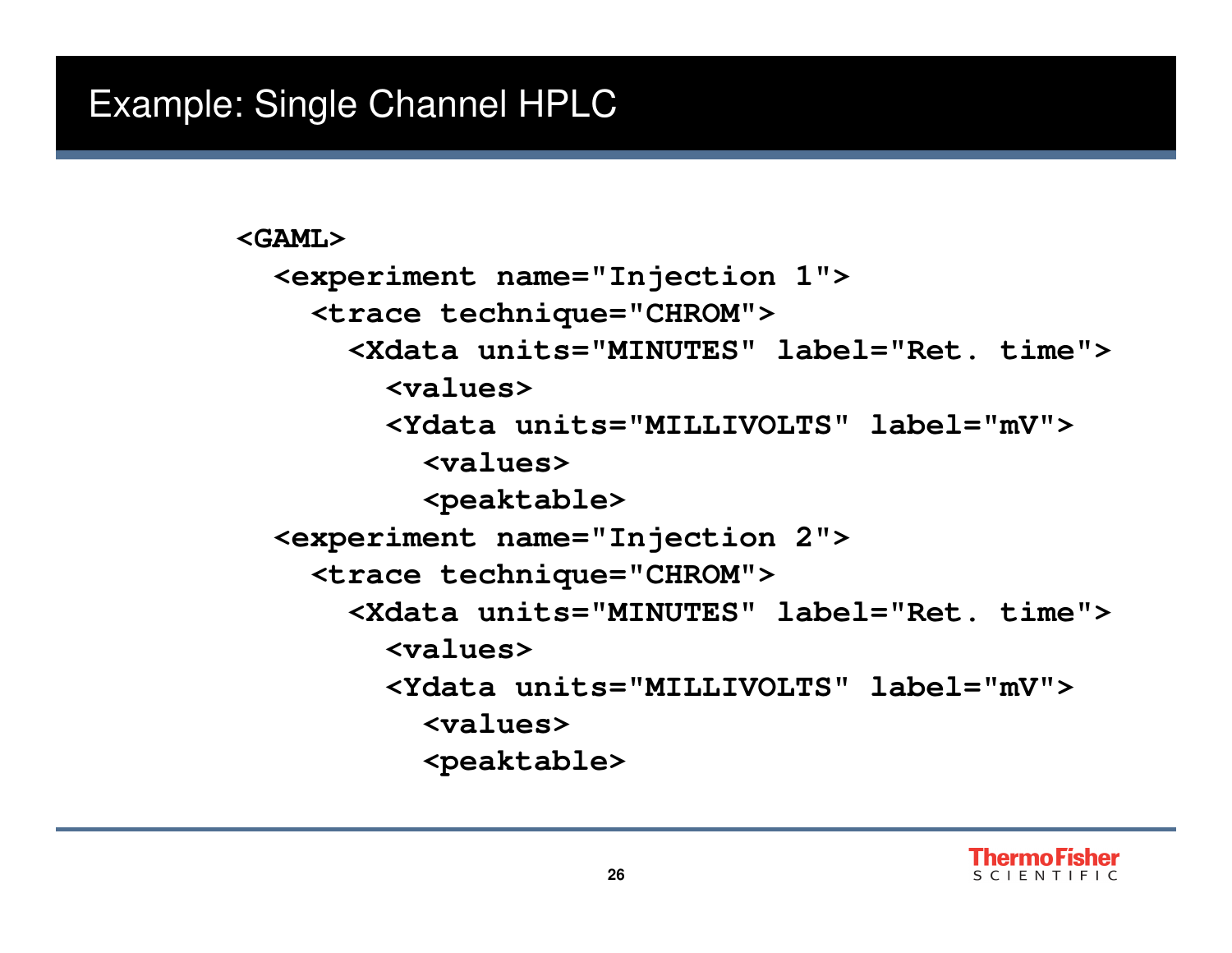#### Example: LC-PDA

**<GAML> <experiment> <trace technique="CHROM"> <Xdata units="MINUTES"> <values> <Ydata units="ABSORBANCE"> <values> <peaktable> <trace technique="PDA"><values> <Xdata units="NANOMETERS"> <values> <Ydata units="ABSORBANCE"> <values> <Ydata units="ABSORBANCE"> <values>**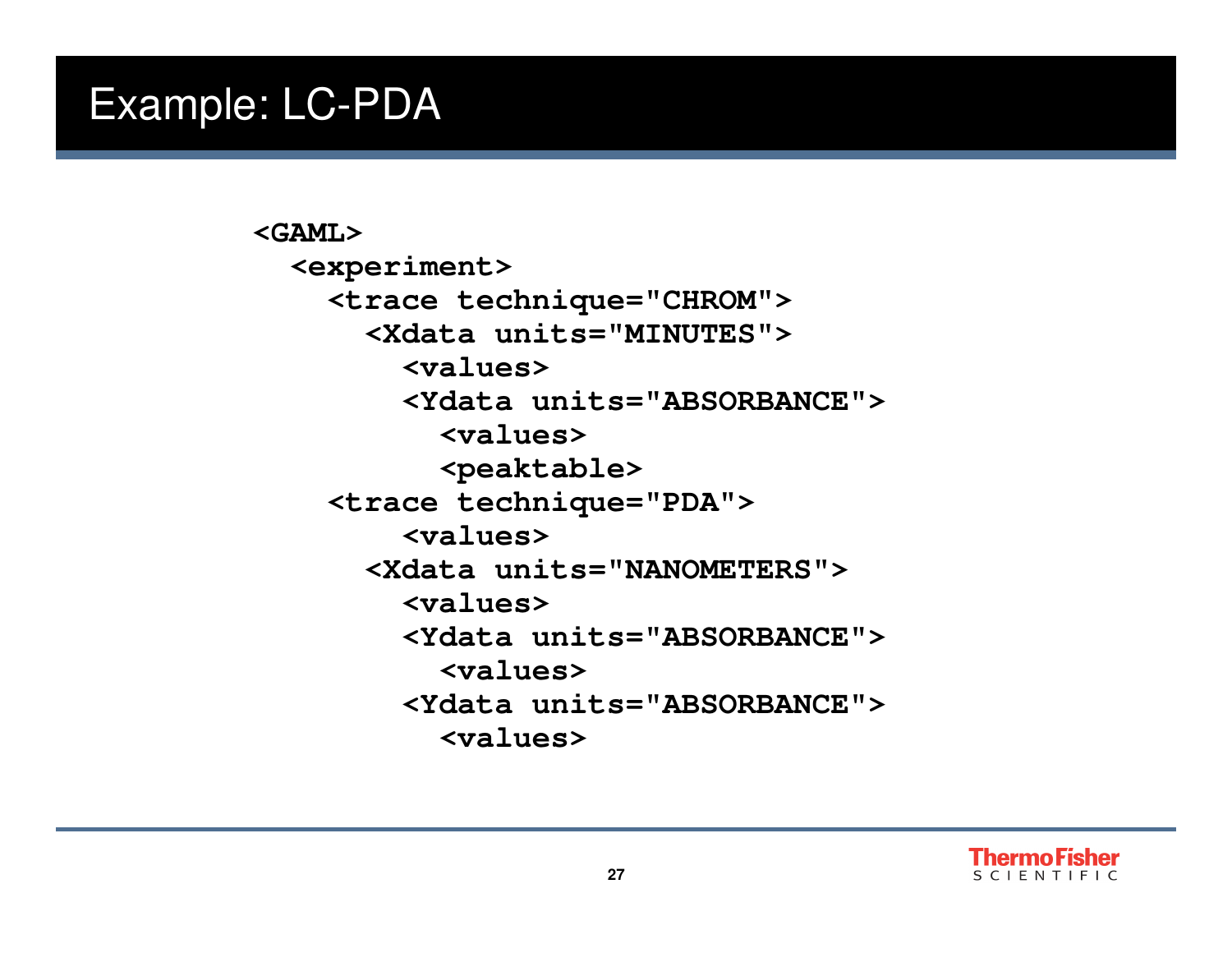#### Example: LC-MS

```
<GAML>
<experiment>
<trace technique="CHROM">
<Xdata units="MINUTES">
        <values>
<Ydata units="UNKNOWN" label="TIC">
          <values>
<peaktable>
<trace technique="MS"><values>
<Xdata units="MASSCHARGERATIO">
        <values>
<Ydata units="UNKNOWN" label="Abundance">
          <values>
<Xdata units="MASSCHARGERATIO">
        <values>
<Ydata units="UNKNOWN" label="Abundance">
          <values>
```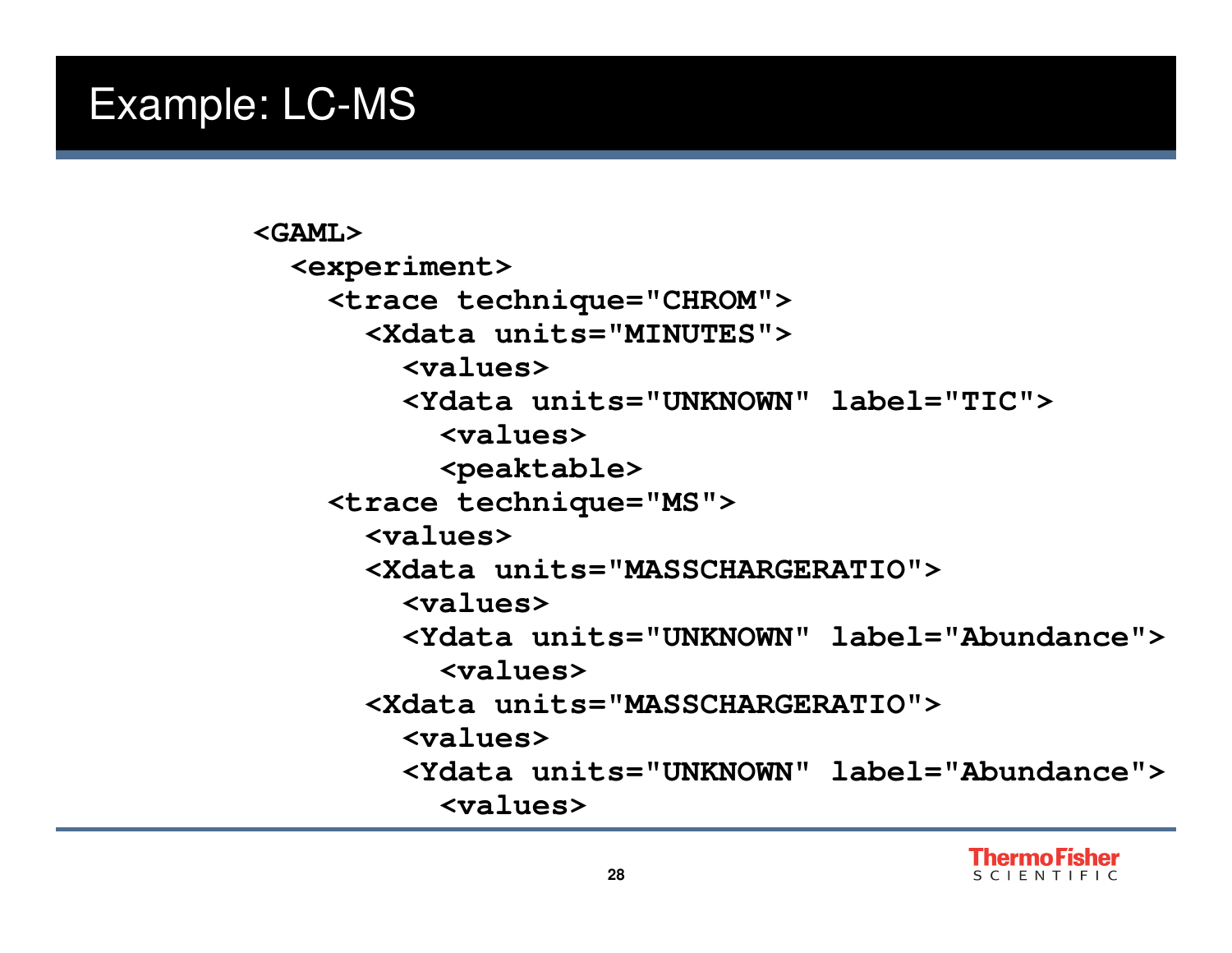### Example: FTIR

#### **<GAML> <experiment> <trace technique="FTIR" name="Interferogram"> <Xdata units="UNKNOWN" label="Data Points"> <values> <Ydata units="UNKNOWN" label="Energy"> <values> <trace technique="FTIR" name="Spectrum"><Xdata units="WAVENUMBER"> <values> <Ydata units="ABSORBANCE"> <values>**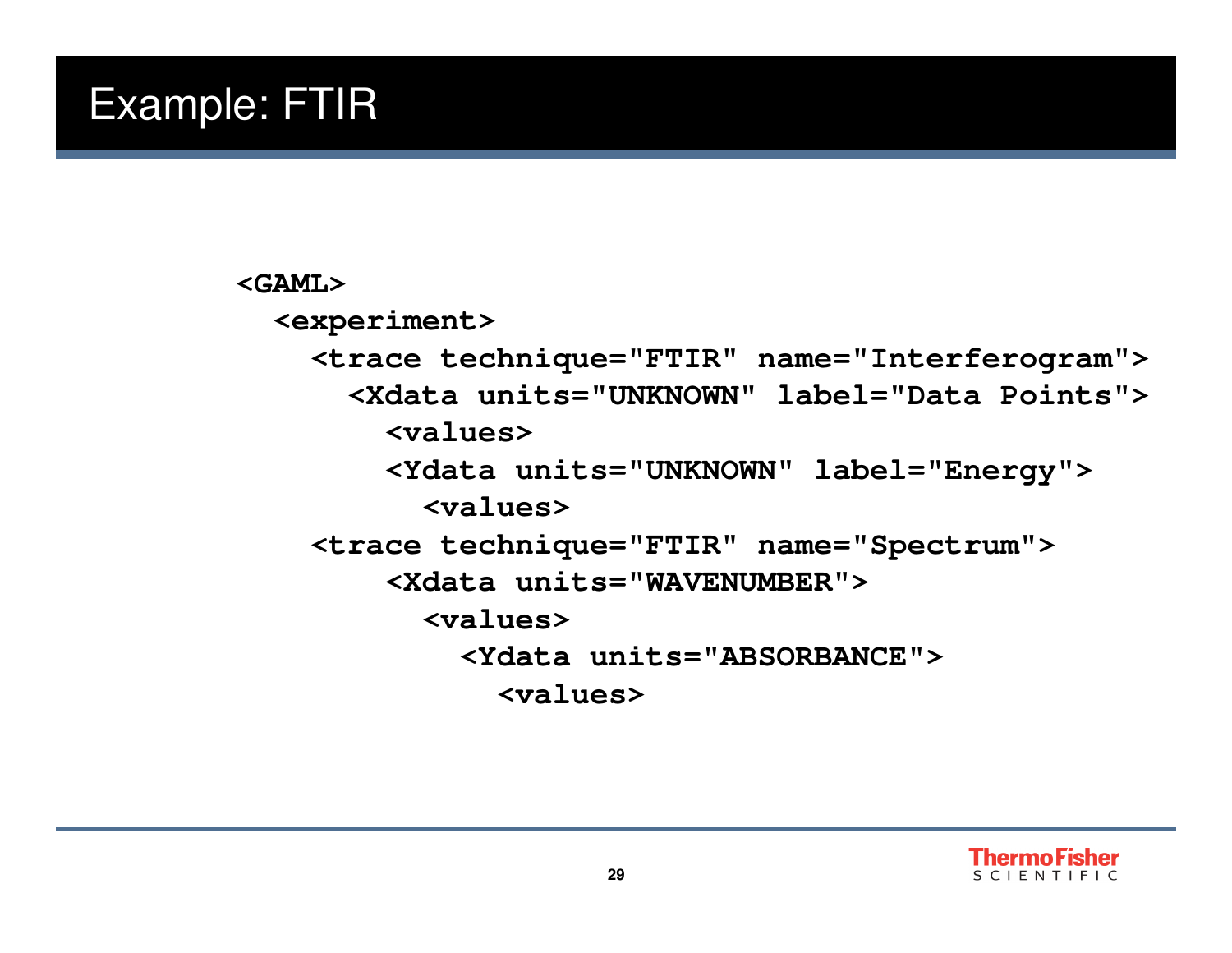#### Example: 1D NMR

```
<GAML>
<experiment>
<trace technique="NMR" name="FID"><Xdata units="SECONDS">
        <values>
<Ydata units="UNKNOWN" label="Real">
          <values>
<Ydata units="UNKNOWN" label="Imaginary">
          <values>
<trace technique="NMR" name="Spectrum"><Xdata units="PPM">
        <values>
<Ydata units="UNKNOWN" label="Real">
          <values>
<Ydata units="UNKNOWN" label="Imaginary">
          <values>
```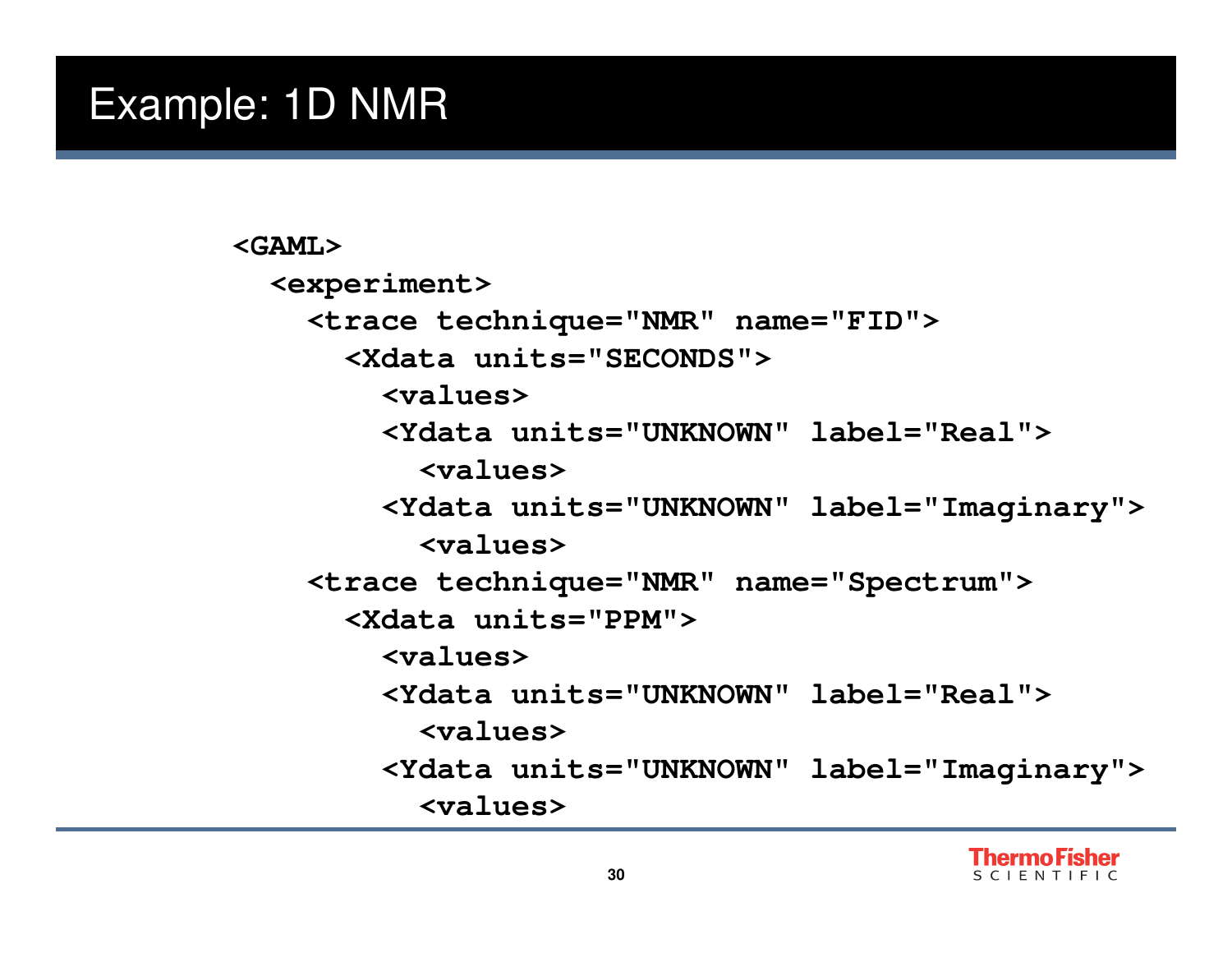## Application Examples

- Web browser view
- Visual Basic program
	- COM controls
- XSL web pages
	- Developed independently
- **KSD Schema design** 
	- Tools, validating document parsers

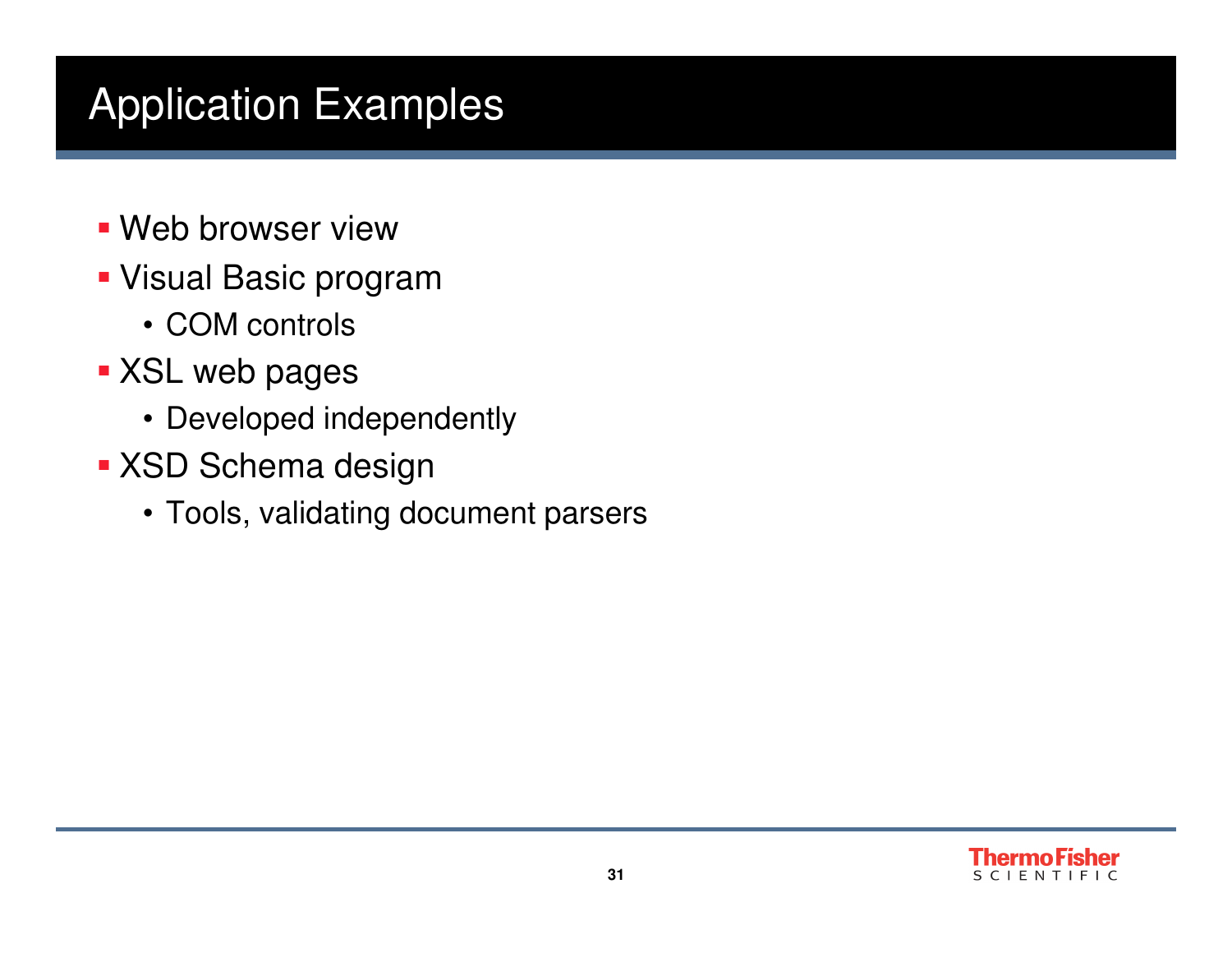#### GAML in the ELN Environment